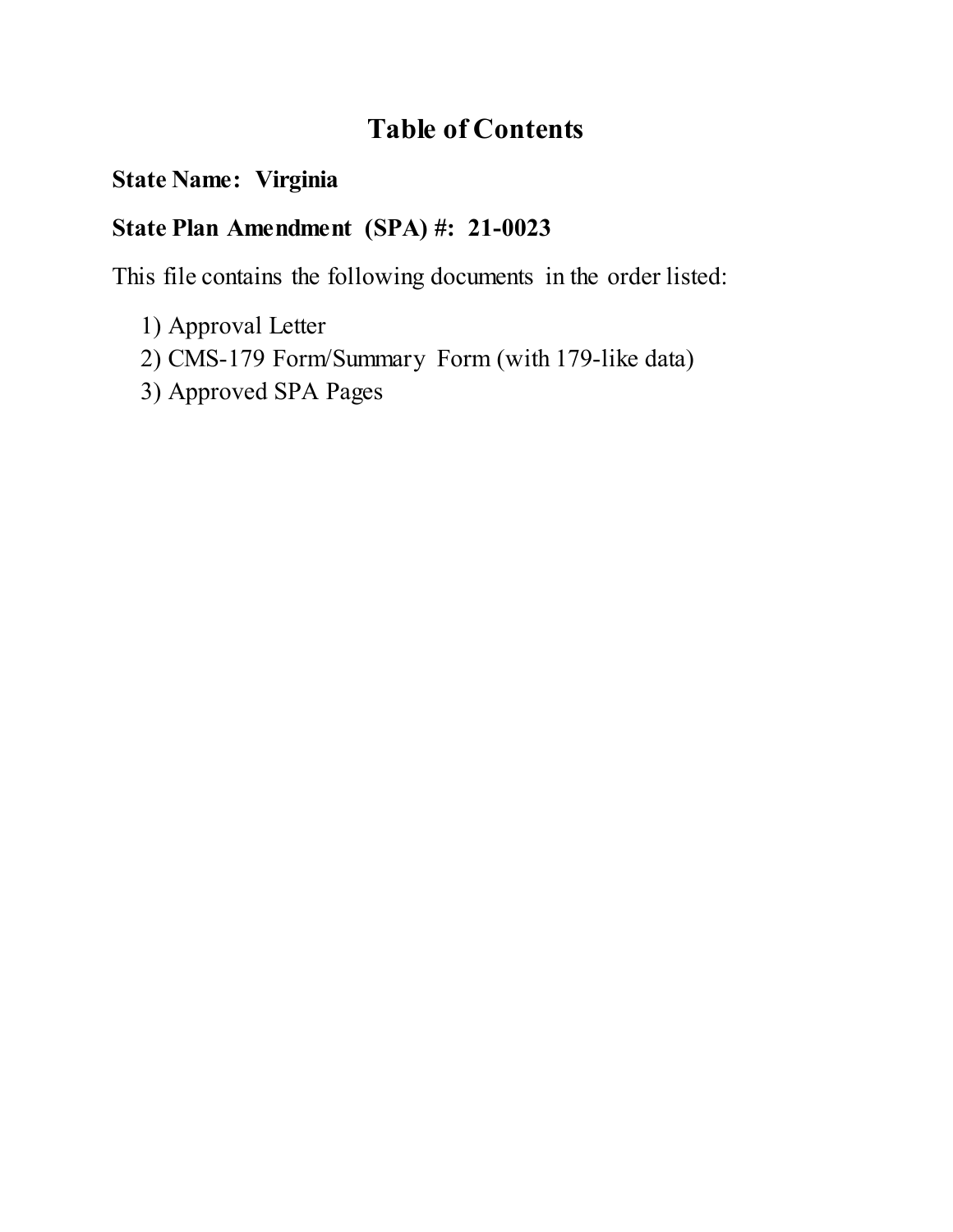

Medicaid and CHIP Operations Group

December 15, 2021

Karen Kimsey, Director Department of Medical Assistance Services 600 East Broad Street, Suite 1300 Richmond, VA 23219

RE: Virginia State Plan Amendment 21-0023

Dear Ms. Kimsey:

The Centers for Medicare & Medicaid Services (CMS) has reviewed Virginia's Medicaid State Plan Amendment (SPA) submitted under transmittal number (TN) 21-0023, Enhanced Behavioral Health - Part 2.

This amendment proposes to implement programmatic changes and reimbursement rates for the following: multisystemic therapy, functional family therapy, crisis intervention services, crisis stabilization services, and behavioral therapy.

We conducted our review of your submittal according to statutory requirements in Title XIX of the Social Security Act and implementing regulations. This letter is to inform you that Virginia Medicaid SPA 21-0023 was approved on December 15, 2021 with an effective date of December 1, 2021. Enclosed are the approved SPA pages and signed CMS-179 form.

If you have any questions, please contact Margaret Kosherzenko at 215-861-4288 or via email at [Margaret.Kosherzenko@cms.hhs.gov.](mailto:Margaret.Kosherzenko@cms.hhs.gov) 

Sincerely,

Digitally signed by James G. Scott -S Date: 2021.12.15 10:40:09 -06'00'

James G. Scott, Director Division of Program Operations

**Enclosures** 

cc: Emily McClellan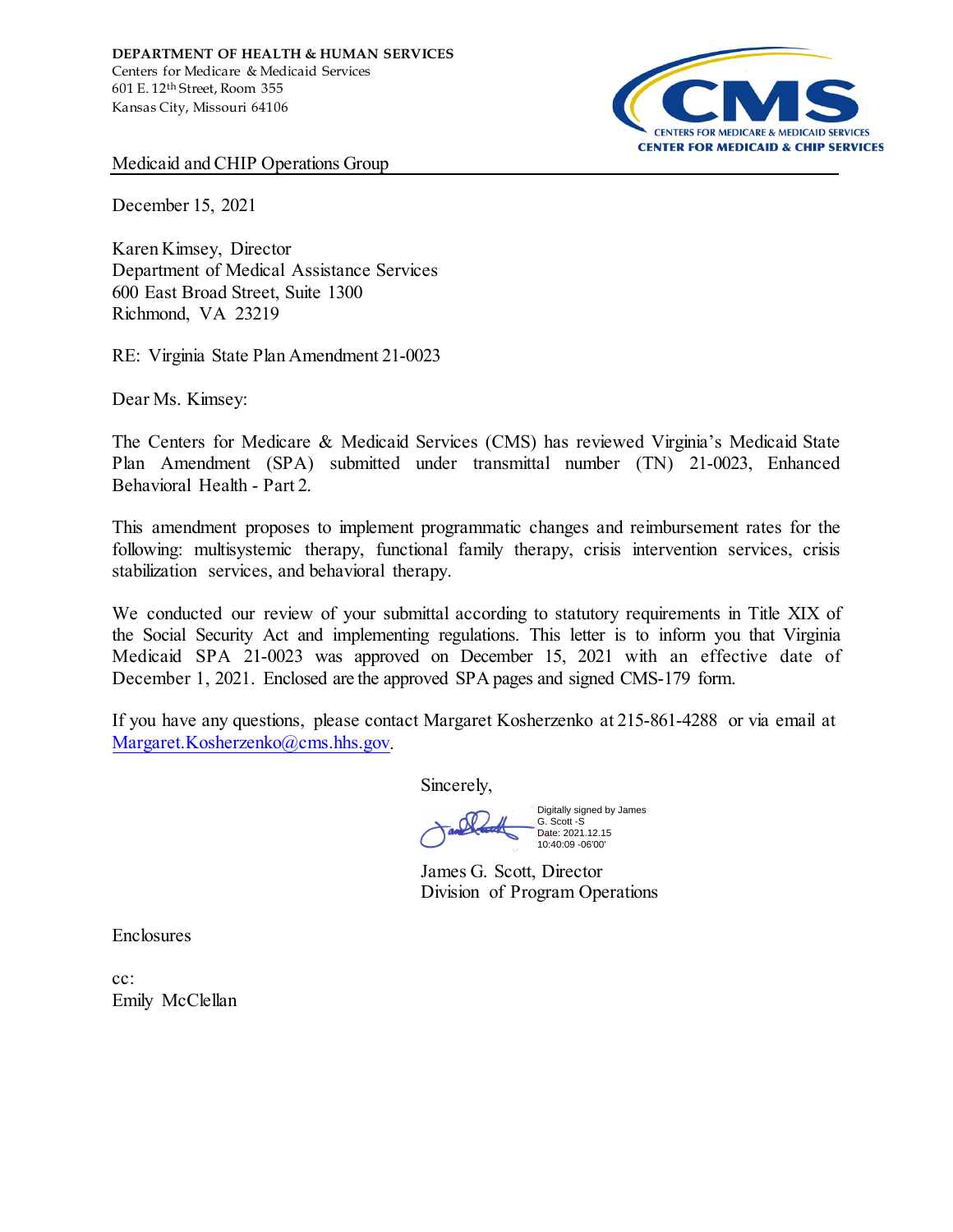| TRANSMITTAL AND NOTICE OF APPROVAL OF                                                                             | 2. STATE<br>1. TRANSMITTAL NUMBER                                    |
|-------------------------------------------------------------------------------------------------------------------|----------------------------------------------------------------------|
| <b>STATE PLAN MATERIAL</b>                                                                                        | 2 <br>$\overline{2}$<br>3<br>11<br>$\Omega$<br>Virginia              |
| <b>FOR: CENTERS FOR MEDICARE &amp; MEDICAID SERVICES</b>                                                          | 3. PROGRAM IDENTIFICATION: TITLE XIX OF THE SOCIAL                   |
|                                                                                                                   | SECURITY ACT (MEDICAID)                                              |
| TO: REGIONAL ADMINISTRATOR                                                                                        | 4. PROPOSED EFFECTIVE DATE                                           |
| CENTERS FOR MEDICARE & MEDICAID SERVICES<br>DEPARTMENT OF HEALTH AND HUMAN SERVICES                               | 12/1/2021                                                            |
| 5. TYPE OF PLAN MATERIAL (Check One)                                                                              |                                                                      |
| $\Box$ NEW STATE PLAN<br>AMENDMENT TO BE CONSIDERED ASNEW PLAN                                                    | AMENDMENT<br>IX I                                                    |
| COMPLETE BLOCKS 6 THRU 10 IF THIS IS AN AMENDMENT (Separate transmittal for each amendment)                       |                                                                      |
| 6. FEDERAL STATUTE/REGULATION CITATION                                                                            | 7. FEDERAL BUDGET IMPACT<br>6,822,942<br>a. FFY 2022<br>\$           |
| 42 CFR 440                                                                                                        | $$ \boxed{6,822,942}$<br>b. FFY 2023                                 |
| 8. PAGE NUMBER OF THE PLAN SECTION OR ATTACHMENT                                                                  | 9. PAGE NUMBER OF THE SUPERSEDED PLAN SECTION                        |
| Attachment 3.1A&B, Supp 1, revised pages 6.4.16,                                                                  | OR ATTACHMENT (If Applicable)                                        |
| 6.4.17, 6.4.18, 31.3, 31.9, 31.9a, 31.9d, 31.9e and new<br>pages 31.9f, 31.9g, 31.9h, 31.9i, 31.14, 31.15, 31.16, | Same as box #8.                                                      |
| and 31.17                                                                                                         |                                                                      |
| Attachment 4.19-B, revised pages 5.2, 6, and 6.2.1.1                                                              |                                                                      |
|                                                                                                                   |                                                                      |
| 10. SUBJECT OF AMENDMENT                                                                                          |                                                                      |
| <b>Enhanced Behavioral Health - Part 2</b>                                                                        |                                                                      |
|                                                                                                                   |                                                                      |
| 11. GOVERNOR'S REVIEW (Check One)                                                                                 |                                                                      |
| GOVERNOR'S OFFICE REPORTED NO COMMENT                                                                             | OTHER, AS SPECIFIED<br>$\overline{\mathsf{M}}$                       |
| COMMENTS OF GOVERNOR'S OFFICE ENCLOSED                                                                            |                                                                      |
| NO REPLY RECEIVED WITHIN 45 DAYS OF SUBMITTAL                                                                     | Secretary of Health and Human Resources                              |
| 12. SIGNATURE OF STATE AGENCY OFFICIAL                                                                            | 16. RETURN TO                                                        |
| arenkimsey                                                                                                        |                                                                      |
| 13. TYPED NAME<br>Karen Kimsey                                                                                    | Dept. of Medical Assistance Services<br>600 East Broad Street, #1300 |
| 14. TITLE                                                                                                         | Richmond VA 23219                                                    |
| <b>Director</b>                                                                                                   |                                                                      |
| 15. DATE SUBMITTED<br>9/8/2021                                                                                    | Attn: Regulatory Coordinator                                         |
| <b>FOR REGIONAL OFFICE USE ONLY</b>                                                                               |                                                                      |
| 17. DATE RECEIVED                                                                                                 | 18. DATE APPROVED<br>12/15/2021                                      |
| October 13, 2021<br>PLAN APPROVED - ONE COPY ATTACHED                                                             |                                                                      |
| 19. EFFECTIVE DATE OF APPROVED MATERIAL                                                                           | 20. SIGNATURE OF REGIONAL OFFICIAL                                   |
| December 1, 2021                                                                                                  | Digitally signed by James<br>G. Scott -S                             |
| 21. TYPED NAME                                                                                                    | Date: 2021.12.15<br>22. TITLE<br>10:40:32 -06'00                     |
| James G. Scott                                                                                                    | Director, Division of Program Operations                             |
| 23. REMARKS                                                                                                       |                                                                      |
|                                                                                                                   |                                                                      |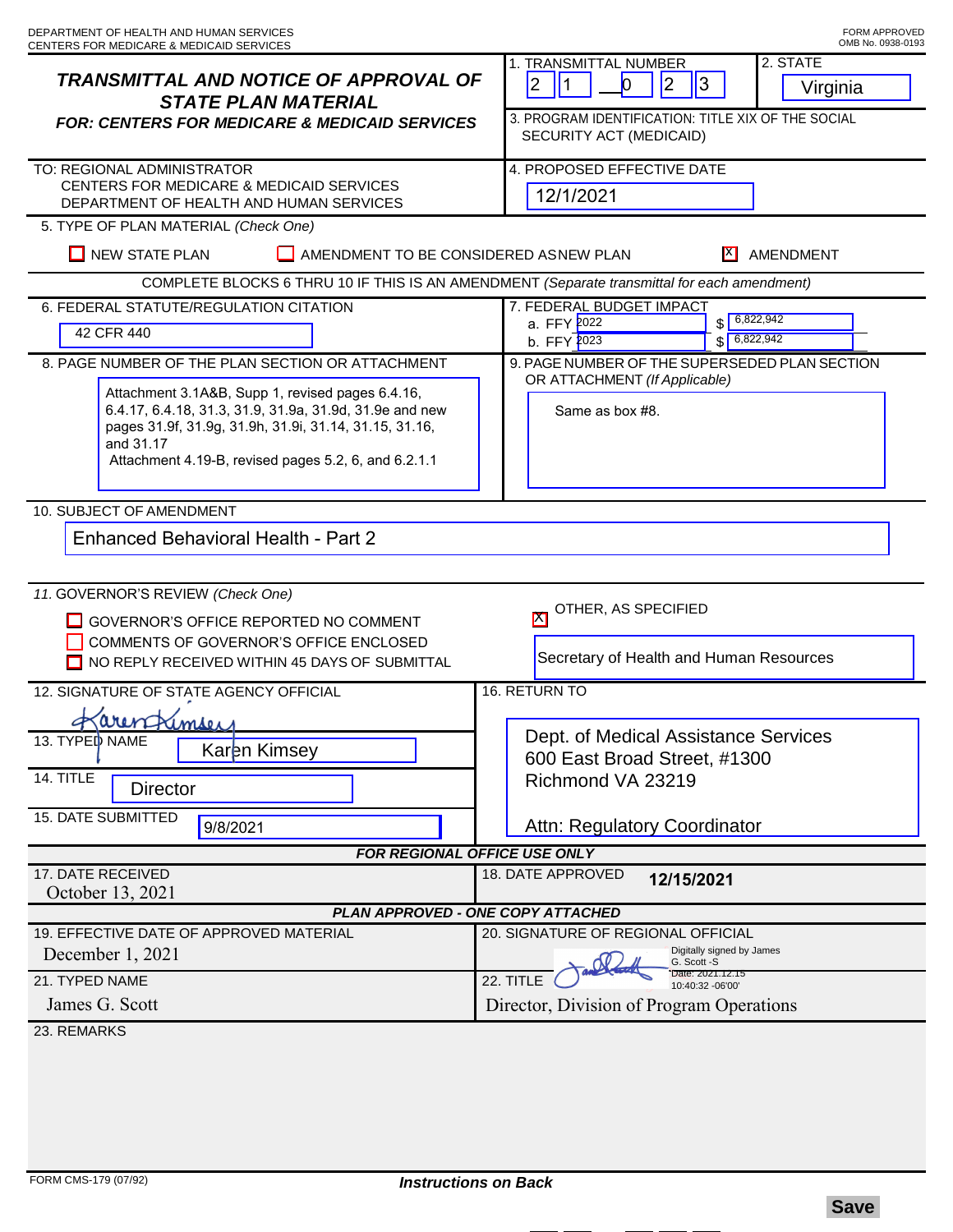# **STATE PLAN UNDER TITLE XIX OF THE SOCIAL SECURITY ACT** State of VIRGINIA AMOUNT, DURATION, AND SCOPE OF MEDICAL

AND REMEDIAL CARE AND SERVICES PROVIDED TO THE CATEGORICALLY NEEDY and MEDICALLY NEEDY

THIS PAGE SHALL BE LEFT BLANK.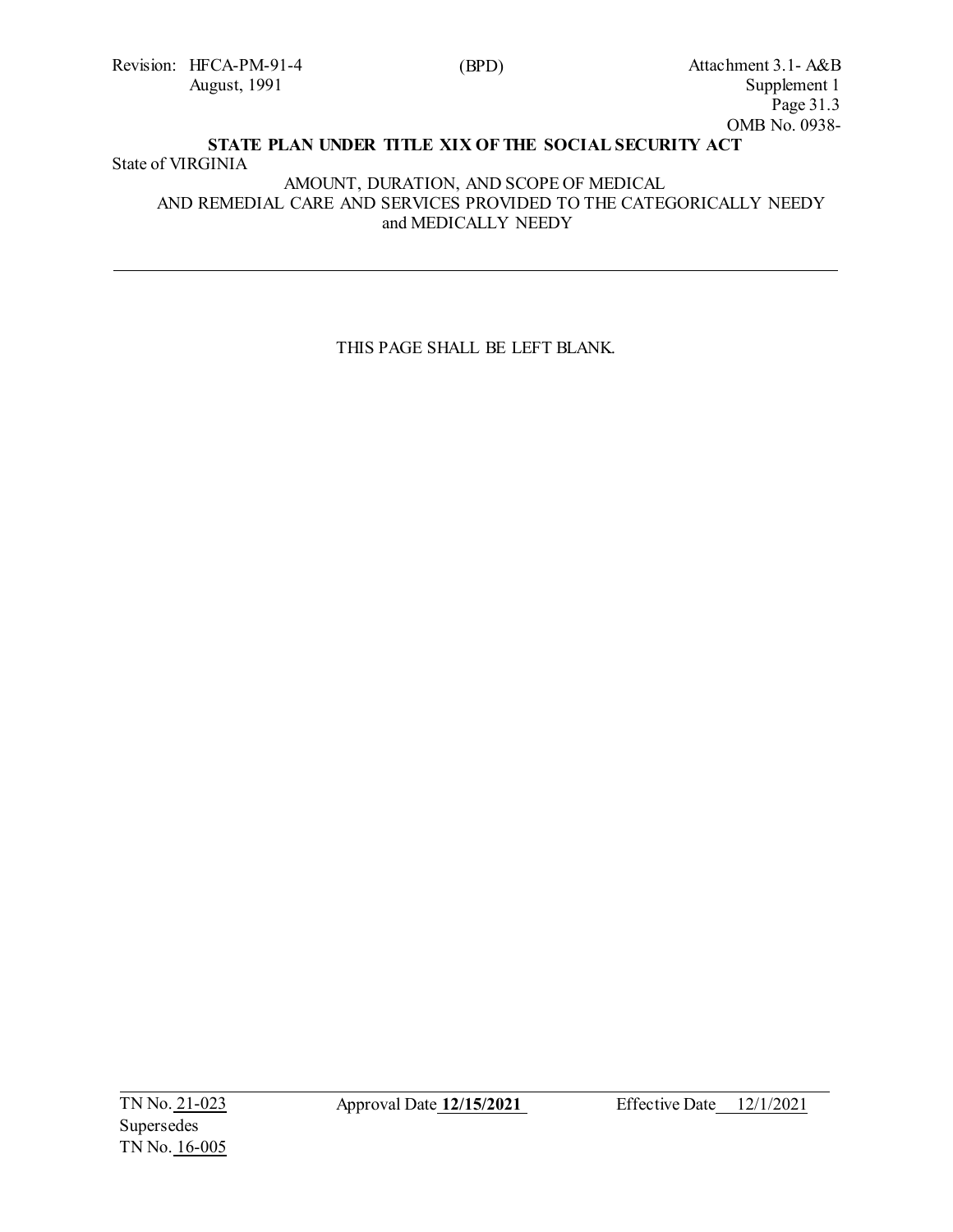# **STATE PLAN UNDER TITLE XIX OF THE SOCIAL SECURITY ACT** State of VIRGINIA AMOUNT, DURATION, AND SCOPE OF MEDICAL

AND REMEDIAL CARE AND SERVICES PROVIDED TO THE CATEGORICALLY NEEDY and MEDICALLY NEEDY

# Mobile Crisis Response:

Service Definition: Mobile Crisis Response is a rehabilitative services benefit provided according to 42 CFR 440.130(d). Mobile Crisis Response shall provide immediate behavioral health care, available 24 hours a day, seven days per week, to assist individuals who are experiencing an acute behavioral health crisis requiring immediate clinical attention. This service's objectives shall be to prevent exacerbation of a condition, to prevent injury to the client or others, and to provide treatment in the context of the least restrictive setting. Mobile Crisis Response activities shall include assessment, short-term counseling designed to stabilize the individual, crisis intervention, health literacy counseling, peer recovery support services, and care coordination. Mobile Crisis Response is provided in a variety of settings including community locations where the individuals lives, works, attends school, participates in services and socializes, and includes temporary detention order preadmission screenings.

(2) Service Components and Provider Qualifications. Provider qualifications for LMHP, LMHP-R, LMHP-RP, LMHP-S, QMHP-A, QMHP-C, and QMHP-E are on page 30, 31, 31.1, and 31.2 of Attachment 3.1A&B, Supp. 1.Provider qualifications for CSAC, CSAC-supervisee and CSAC-A are on page 42 of Attachment 3.1A&B, Supp. 1. PRS are on page 55 of Attachment 3.1A&B, Supp. 1.

| <b>Service Component Definitions - Mobile Crisis Response</b>                     | <b>Staff That Provide</b> |
|-----------------------------------------------------------------------------------|---------------------------|
|                                                                                   | <b>Service Components</b> |
| "Assessment" means the face-to-face interaction in which the provider obtains     | LMHP, LMHP-R,             |
| information from the individual or other family members, as appropriate, about    | LMHP-RP, LMHP-S           |
| the individual's behavioral health status. It includes documented history of the  |                           |
| severity, intensity, and duration of behavioral health care problems and issues.  |                           |
| Assessment services that involve the participation of a non-Medicaid eligible is  |                           |
| for the direct benefit of the beneficiary. The service must actively involve the  |                           |
| beneficiary in the sense of being tailored to the beneficiary's individual needs. |                           |
| There may be times when, based on clinical judgment, the beneficiary is not       |                           |
| present during the delivery of the service, but remains the focus of the service. |                           |
| "Treatment Planning" means development of a person-centered plan of care that     | LMHP, LMHP-R,             |
| is specific to the individual's unique treatment needs, developed with the        | LMHP-RP, LMHP-S           |
| individual, in consultation with the individual's family, as appropriate.         | QMHP-A, QMHP-C            |
| Treatment planning that involves the participation of a non-Medicaid eligible is  | QMHP-E, CSAC, CSAC-       |
| for the direct benefit of the beneficiary. The service must actively involve the  | supervisee                |
| beneficiary in the sense of being tailored to the beneficiary's individual needs. |                           |
| There may be times when, based on clinical judgment, the beneficiary is not       |                           |
| present during the delivery of the service, but remains the focus of the service. |                           |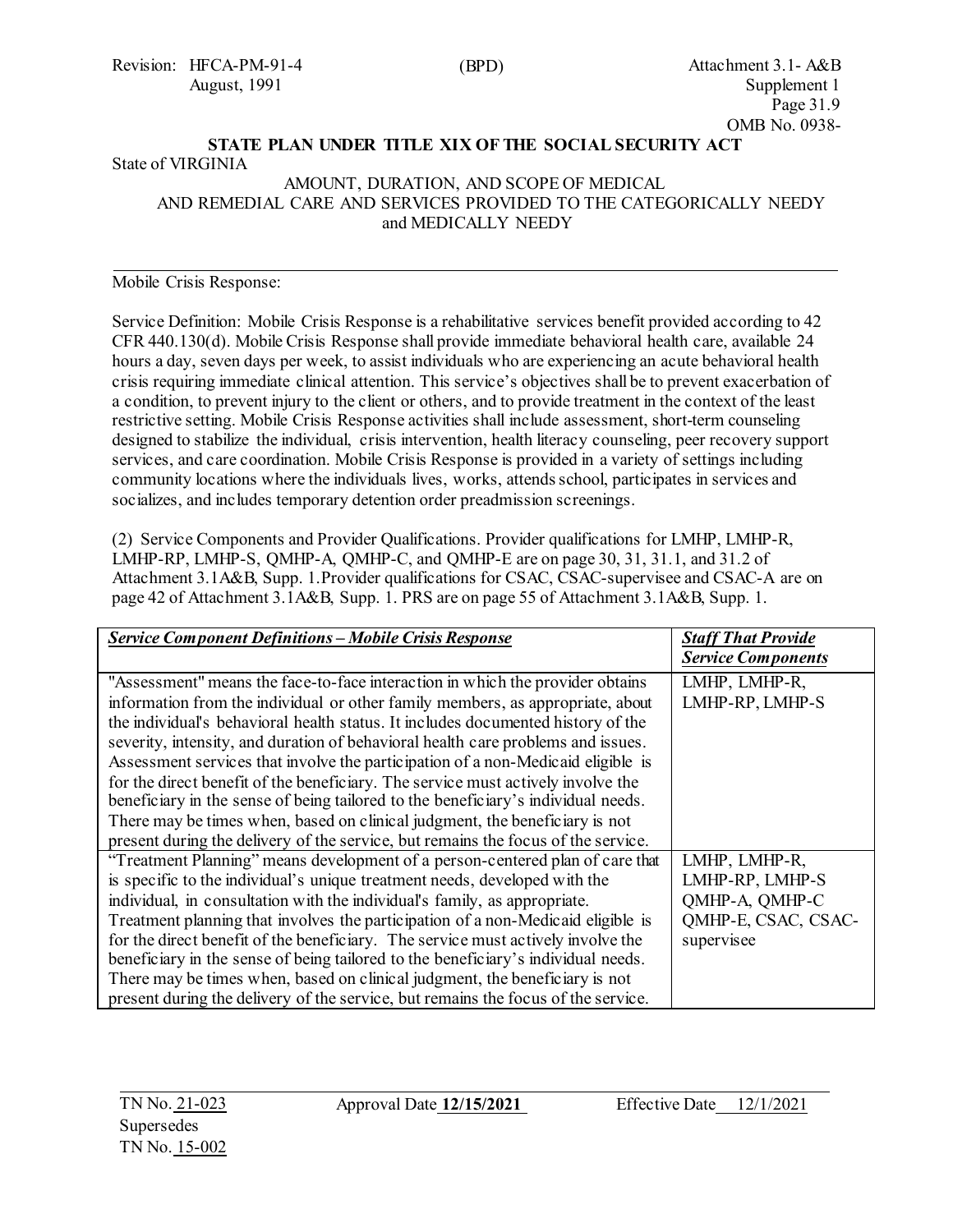# **STATE PLAN UNDER TITLE XIX OF THE SOCIAL SECURITY ACT**

State of VIRGINIA

## AMOUNT, DURATION, AND SCOPE OF MEDICAL AND REMEDIAL CARE AND SERVICES PROVIDED TO THE CATEGORICALLY NEEDY and MEDICALLY NEEDY

| "Individual, Family, and Group Therapy" means the application of principles,<br>standards, and methods of the counseling profession in (i) conducting<br>assessments and diagnoses for the purpose of establishing treatment goals and<br>objectives and (ii) planning, implementing, and evaluating treatment plans using                                                                                                                                                                                                                                                                                                                                                                                                                                                                                                                                                                                                                                                                                                                                                                                                                                                                                                                                        | LMHP, LMHP-R,<br>LMHP-RP, LMHP-S                                                                     |
|-------------------------------------------------------------------------------------------------------------------------------------------------------------------------------------------------------------------------------------------------------------------------------------------------------------------------------------------------------------------------------------------------------------------------------------------------------------------------------------------------------------------------------------------------------------------------------------------------------------------------------------------------------------------------------------------------------------------------------------------------------------------------------------------------------------------------------------------------------------------------------------------------------------------------------------------------------------------------------------------------------------------------------------------------------------------------------------------------------------------------------------------------------------------------------------------------------------------------------------------------------------------|------------------------------------------------------------------------------------------------------|
| treatment interventions to facilitate human development and to identify and<br>remediate behavioral health disorders and associated distresses that interfere<br>with behavioral health.                                                                                                                                                                                                                                                                                                                                                                                                                                                                                                                                                                                                                                                                                                                                                                                                                                                                                                                                                                                                                                                                          |                                                                                                      |
| "Crisis intervention" means behavioral health care, available 24-hours per day,<br>seven days per week, to provide immediate assistance to individuals<br>experiencing acute behavioral health problems that require immediate<br>intervention to stabilize and prevent harm and higher levels of acuity.                                                                                                                                                                                                                                                                                                                                                                                                                                                                                                                                                                                                                                                                                                                                                                                                                                                                                                                                                         | LMHP, LMHP-R,<br>LMHP-RP, LMHP-S<br>QMHP-A, QMHP-C,<br>QMHP-E, CSAC, CSAC-<br>supervisee, CSAC-A     |
| "Health literacy counseling" means patient counseling on mental health, and, as<br>appropriate, substance use disorder, and associated health risks including<br>administration of medication, monitoring for adverse side effects or results of<br>that medication, counseling on the role of prescription medications and their<br>effects including side effects and the importance of compliance and adherence.                                                                                                                                                                                                                                                                                                                                                                                                                                                                                                                                                                                                                                                                                                                                                                                                                                               | LMHP, LMHP-R,<br>LMHP-RP, LMHP-S,<br>CSAC, CSAC-supervisee                                           |
| "Peer Recovery Support Services" means strategies and activities that include<br>person centered, strength based planning to promote the development of self-<br>advocacy skills; empowering the individual to take a proactive role in the<br>development of their plan of care; crisis support; assisting in the use of positive<br>self-management techniques, problem-solving skills, coping mechanisms,<br>symptom management and communication strategies identified in the plan of<br>care. Caregivers of individuals under age 21 may also receive family support<br>partners as a peer recovery support service when the service is directed<br>exclusively toward the benefit of the individual. Peer Recovery Support Services<br>are only available as a component of the service in community settings. Peer<br>recovery support service that involves the participation of a non-Medicaid eligible<br>is for the direct benefit of the beneficiary. The service must actively involve the<br>beneficiary in the sense of being tailored to the beneficiary's individual needs.<br>There may be times when, based on clinical judgment, the beneficiary is not<br>present during the delivery of the service, but remains the focus of the service." | PRS                                                                                                  |
| "Care coordination" means locating and coordinating services across multiple<br>providers to include sharing of information among health care providers, and<br>others who are involved with an individual's health care, to improve the<br>restorative care and align service plans.                                                                                                                                                                                                                                                                                                                                                                                                                                                                                                                                                                                                                                                                                                                                                                                                                                                                                                                                                                             | LMHP, LMHP-R,<br>LMHP-RP, LMHP-S,<br>QMHP-A, QMHP-C,<br>QMHP-E, CSAC, CSAC-<br>supervisee, or CSAC-A |

(3) Limits on amount, duration, and scope:

Mobile Crisis Response services are available to individuals whomeet themedical necessity criteria for the service.

TN No. 21-023 Supersedes TN No. 15-002

Approval Date **12/15/2021** Effective Date 12/1/2021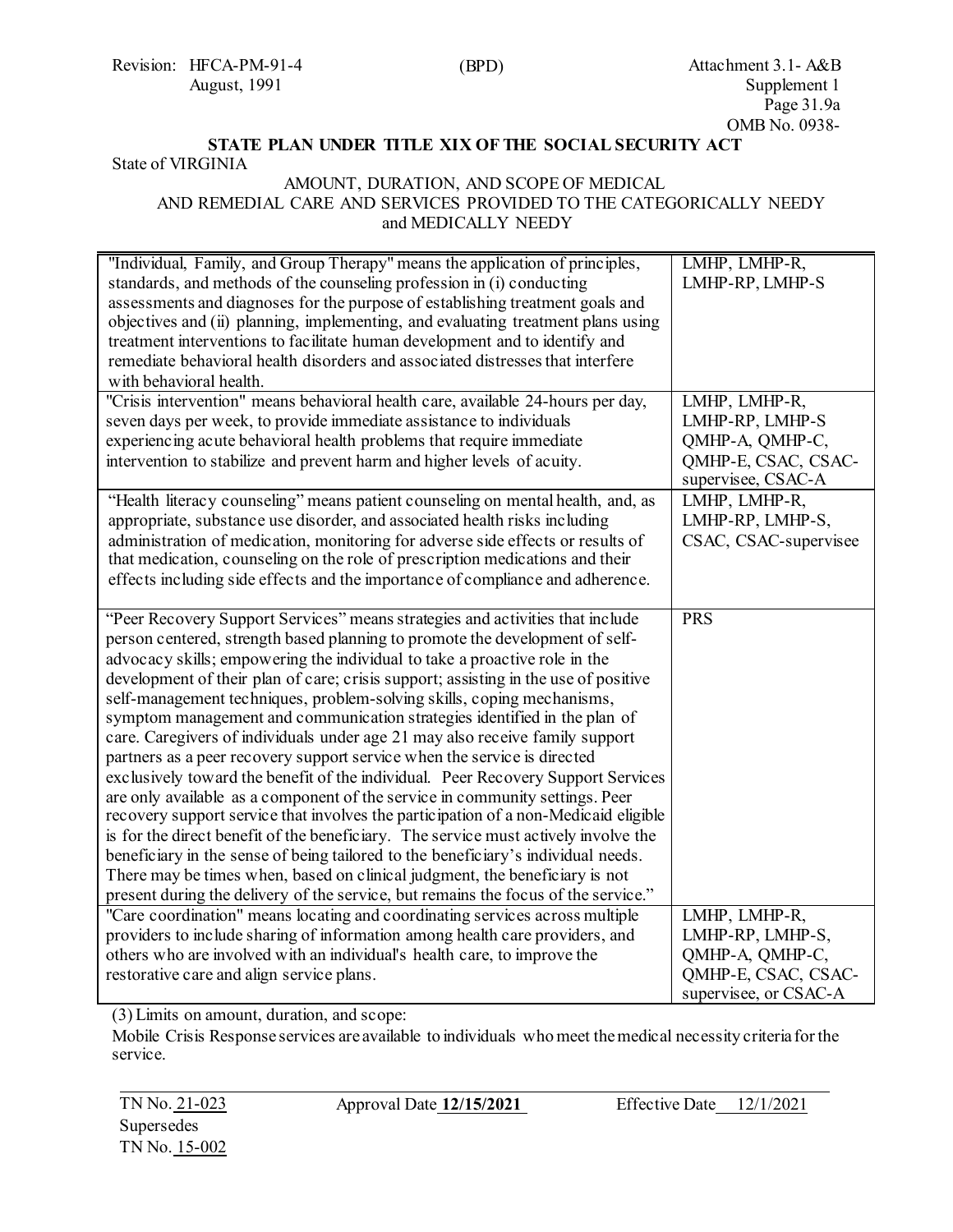#### **STATE PLAN UNDER TITLE XIX OF THE SOCIAL SECURITY ACT** State of VIRGINIA AMOUNT, DURATION, AND SCOPE OF MEDICAL AND REMEDIAL CARE AND SERVICES PROVIDED TO THE CATEGORICALLY NEEDY

# and MEDICALLY NEEDY

## Community Stabilization

(1) Service definition: Community Stabilization service is a rehabilitative services benefit provided according to 42 CFR 440.130(d). Community Stabilization services provide intensive, short term behavioral health care to non-hospitalized individuals who recently experienced an acute behavioral health crisis. The goal is to address and stabilize the acute behavioral health needs at the earliest possible time to prevent decompensation while a comprehensive array of services is established. Goals include averting the client from hospitalization or re-hospitalization, providing a high assurance of safety and security in the least restrictive environment, and mobilizing the resources of the community support system, family members,and others for ongoing maintenance, rehabilitation, and recovery.

(2) Service Components and Provider Qualifications. Provider qualifications for LMHP, LMHP-R, LMHP-RP, LMHP-S, QMHP-A, QMHP-C and QMHP-E are on page 31, 31.1, and 31.2 of Attachment 3.1A&B, Supp. 1.Provider qualifications for CSAC, CSAC-supervisee and CSAC-A are on page 42 of Attachment 3.1A&B, Supp. 1. PRS are on page 55 of Attachment 3.1A&B, Supp. 1.

|                                                                                                                                                                                                                                                                                                                                                                                              | <b>Staff That Provide</b><br><b>Service Components</b> |
|----------------------------------------------------------------------------------------------------------------------------------------------------------------------------------------------------------------------------------------------------------------------------------------------------------------------------------------------------------------------------------------------|--------------------------------------------------------|
| "Assessment" means the face-to-face interaction in which the provider obtains<br><b>LMHP</b><br>information from the individual or other family members, as appropriate, about<br>LMHP-R<br>the individual's behavioral health status. It includes documented history of the<br><b>LMHP-RP</b><br>severity, intensity, and duration of behavioral health care problems and issues.<br>LMHP-S |                                                        |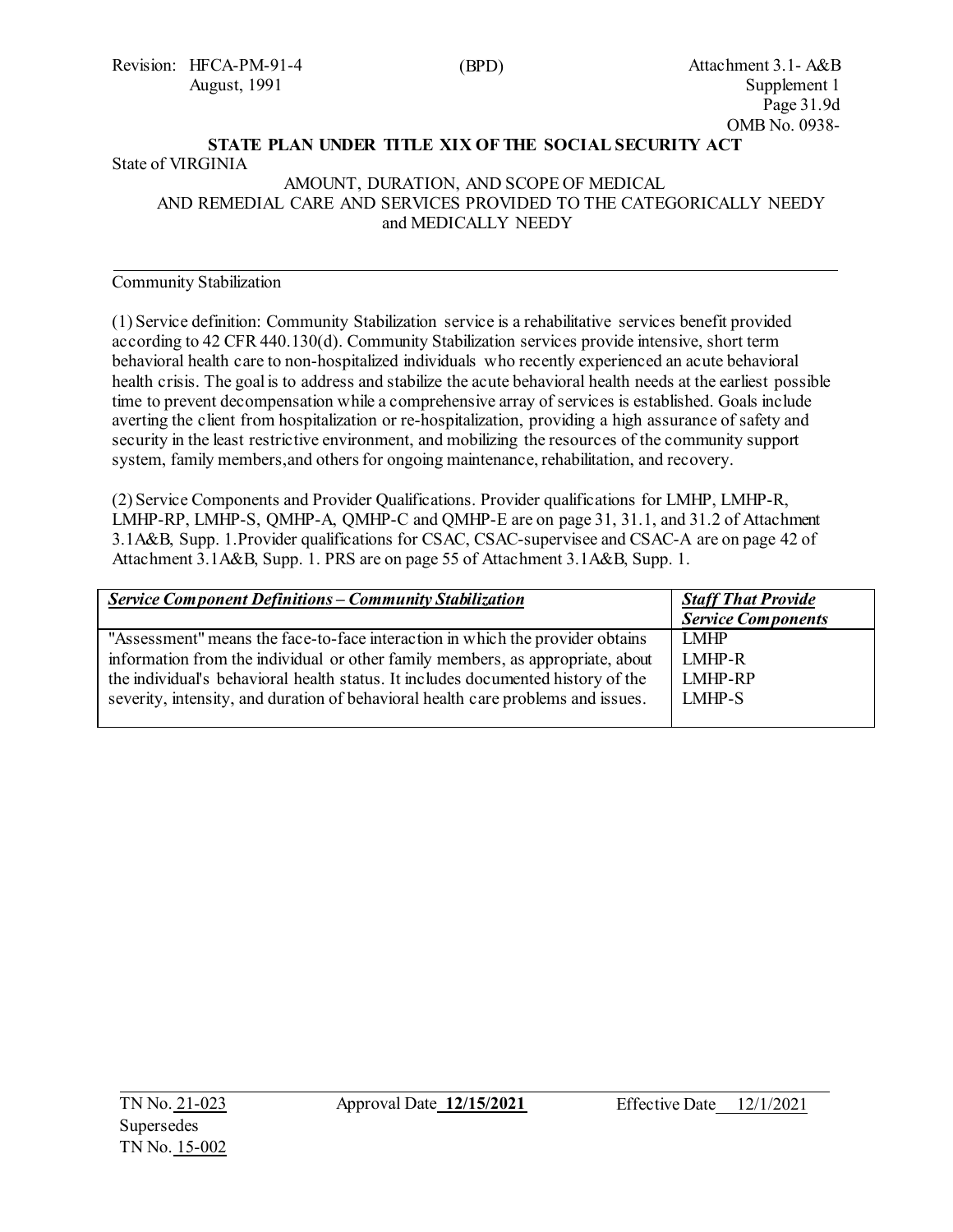# **STATE PLAN UNDER TITLE XIX OF THE SOCIAL SECURITY ACT**

State of VIRGINIA

### AMOUNT, DURATION, AND SCOPE OF MEDICAL AND REMEDIAL CARE AND SERVICES PROVIDED TO THE CATEGORICALLY NEEDY and MEDICALLY NEEDY

| "Treatment Planning" means development of a person-centered plan of care that     | LMHP, LMHP-R,         |
|-----------------------------------------------------------------------------------|-----------------------|
| is specific to the individual's unique treatment needs, developed with the        | LMHP-RP, LMHP-S       |
| individual, in consultation with the individual's family, as appropriate.         | QMHP-A, QMHP-C        |
| Treatment planning that involves the participation of a non-Medicaid eligible is  | QMHP-E, CSAC, CSAC-   |
| for the direct benefit of the beneficiary. The service must actively involve the  | supervisee            |
| beneficiary in the sense of being tailored to the beneficiary's individual needs. |                       |
| There may be times when, based on clinical judgment, the beneficiary is not       |                       |
| present during the delivery of the service, but remains the focus of the service. |                       |
| "Crisis intervention" means behavioral health care, available 24-hours per day,   | LMHP, LMHP-R,         |
| seven days per week, to provide immediate assistance to individuals               | LMHP-RP, LMHP-S       |
| experiencing acute behavioral health problems that require immediate              | QMHP-A, QMHP-C,       |
| intervention to stabilize and prevent harm and higher levels of acuity.           | QMHP-E, CSAC, CSAC-   |
|                                                                                   | supervisee, CSAC-A    |
| "Health literacy counseling" means patient counseling on mental health, and, as   | LMHP, LMHP-R,         |
| appropriate, substance use disorder, and associated health risks including        | LMHP-RP, LMHP-S,      |
| administration of medication, monitoring for adverse side effects or results of   | CSAC, CSAC-supervisee |
| that medication, counseling on the role of prescription medications and their     |                       |
| effects including side effects and the importance of compliance and adherence.    |                       |
|                                                                                   |                       |
| "Skills restoration" means facilitating improved communication, problem           | LMHP, LMHP-R, LMHP-   |
| solving, coping skills, and stress management through modeling, coaching and      | RP, LMHP-S, QMHP-A,   |
| cueing to increase the individual's continued adjustment to and management of     | QMHP-C, or QMHP-E.    |
| mental illness.                                                                   |                       |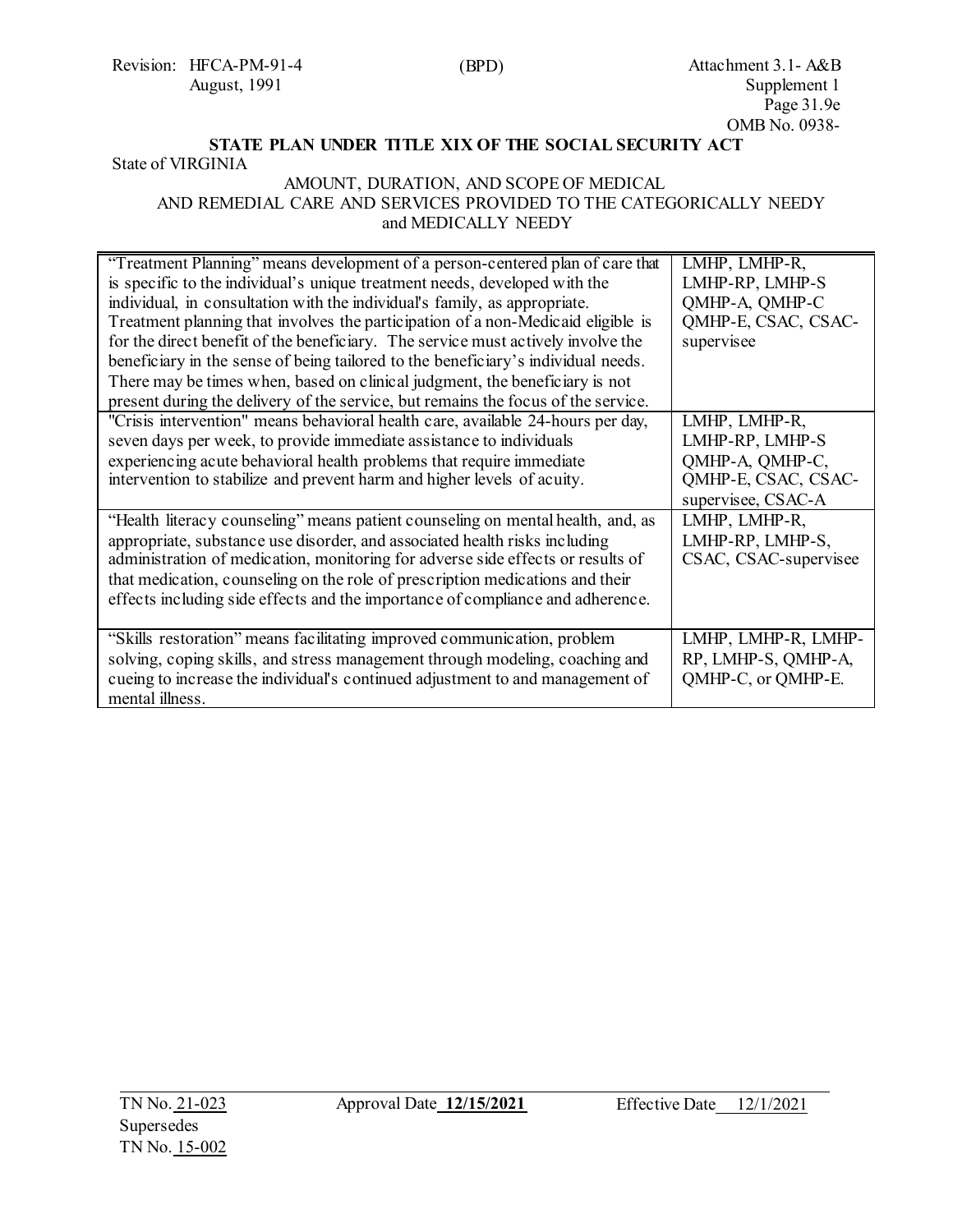# **STATE PLAN UNDER TITLE XIX OF THE SOCIAL SECURITY ACT**

State of VIRGINIA

## AMOUNT, DURATION, AND SCOPE OF MEDICAL AND REMEDIAL CARE AND SERVICES PROVIDED TO THE CATEGORICALLY NEEDY and MEDICALLY NEEDY

| "Individual, Family, and Group Therapy" means the application of principles,        | LMHP, LMHP-R,          |
|-------------------------------------------------------------------------------------|------------------------|
| standards, and methods of the counseling profession in (i) conducting               | LMHP-RP, LMHP-S        |
| assessments and diagnoses for the purpose of establishing treatment goals and       |                        |
| objectives and (ii) planning, implementing, and evaluating treatment plans using    |                        |
| treatment interventions to facilitate human development and to identify and         |                        |
| remediate behavioral health disorders and associated distresses that interfere      |                        |
| with behavioral health.                                                             |                        |
|                                                                                     | <b>PRS</b>             |
| "Peer Recovery Support Services" means strategies and activities that include       |                        |
| person centered, strength based planning to promote the development of self-        |                        |
| advocacy skills; empowering the individual to take a proactive role in the          |                        |
| development of their plan of care; crisis support; assisting in the use of positive |                        |
| self-management techniques, problem-solving skills, coping mechanisms,              |                        |
| symptom management and communication strategies identified in the plan of           |                        |
| care. Caregivers of individuals under age 21 may also receive family support        |                        |
| partners as a peer recovery support service when the service is directed            |                        |
| exclusively toward the benefit of the individual. Peer recovery support             |                        |
| services that involve the participation of a non-Medicaid eligible is for the       |                        |
| direct benefit of the beneficiary. The service must actively involve the            |                        |
| beneficiary in the sense of being tailored to the beneficiary's individual needs.   |                        |
| There may be times when, based on clinical judgment, the beneficiary is not         |                        |
| present during the delivery of the service, but remains the focus of the service.   |                        |
| "Care coordination" means locating and coordinating services across multiple        | LMHP, LMHP-R, LMHP-    |
| providers to include sharing of information among health care providers, and        | RP, LMHP-S, QMHP-A,    |
| others who are involved with an individual's health care, to improve the            | QMHP-C, QMHP-E,        |
| restorative care and align service plans. Care coordination must include locating   | CSAC, CSAC-supervisee, |
| and coordinating a psychiatric evaluation.                                          | or CSAC-A              |

(3) Limits on amount, duration, and scope.

Community Stabilization services are available to individuals who meet the medical necessity criteria for the service.

Approval Date **12/15/2021** Effective Date 21-023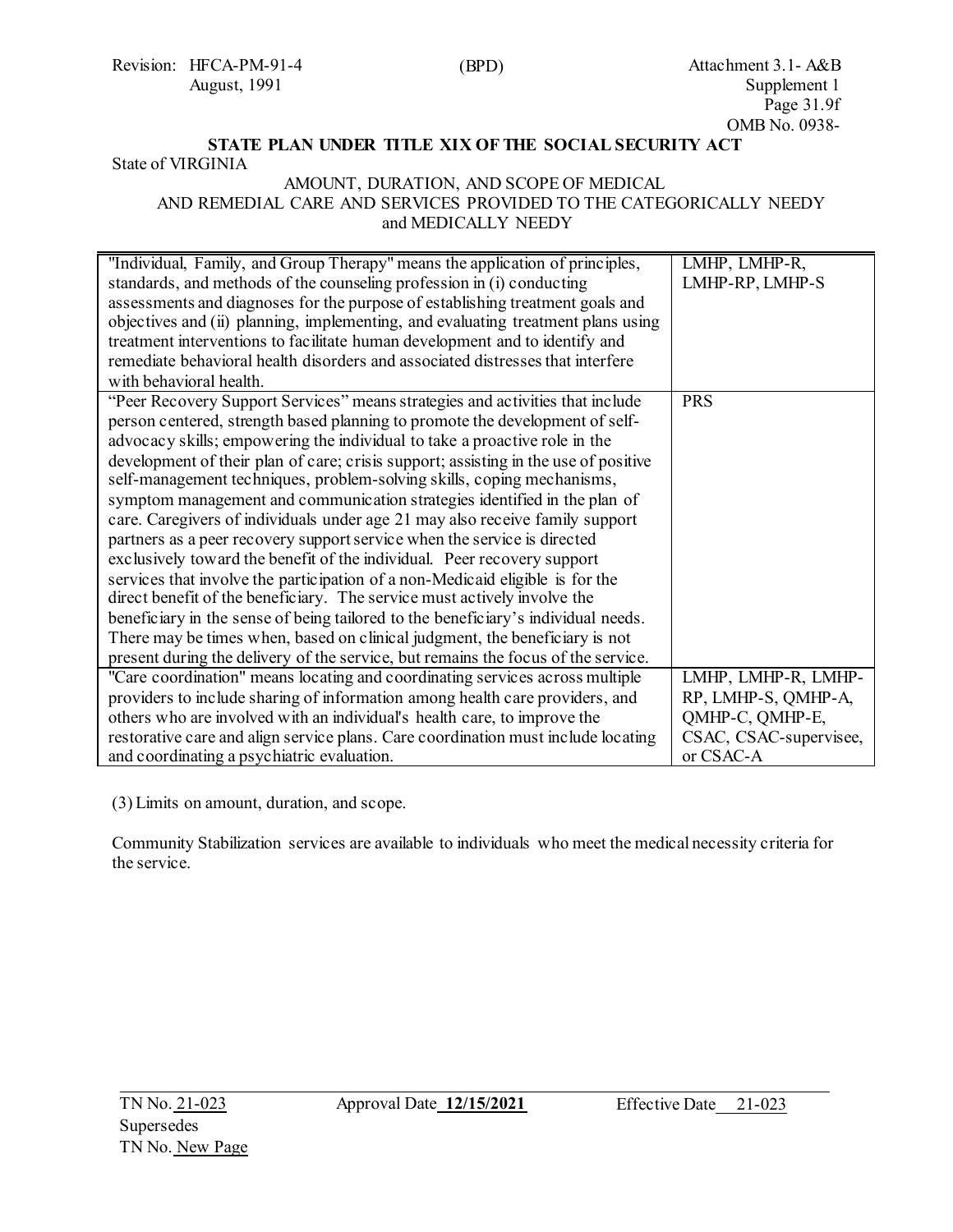#### **STATE PLAN UNDER TITLE XIX OF THE SOCIAL SECURITY ACT** State of VIRGINIA AMOUNT, DURATION, AND SCOPE OF MEDICAL AND REMEDIAL CARE AND SERVICES PROVIDED TO THE CATEGORICALLY NEEDY and MEDICALLY NEEDY

#### Residential Crisis Stabilization

(1) Service definition: Residential Crisis Stabilization is a rehabilitative services benefit provided according to 42 CFR 440.130(d). Residential Crisis Stabilization serves as a diversion from inpatient hospitalization by offering psychiatric stabilization in licensed crisis services provider units of less than 16 beds. Residential Crisis Stabilization may not be provided in facilities that meet the definition of an Institutions of Mental Disease (IMDs) as defined in 42 CFR 435.1010.

Residential Crisis Stabilization provides short-term, 24/7, residential crisis evaluation and brief intervention services to support an individual who is experiencing an abrupt and substantial change in behavior noted by severe impairment of functioning typically associated with a precipitating situation or amarked increase in personal distress.Residential Crisis Stabilization can also be provided as a 23 hourservice if it is expected that the crisis can be resolved in 23 hours or to allow for a complete assessment todetermine the most appropriate level of care.

(2) Service Components and Provider Qualifications. Provider qualifications for LMHP, LMHP-R, LMHP-RP, LMHP-S, QMHP-A, QMHP-C and QMHP-E are on page 31, 31.1, and 31.2 of Attachment 3.1A&B, Supp. 1. Provider qualifications for CSAC, CSAC-supervisee and CSAC-A are on page 42 of Attachment 3.1A&B, Supp. 1. PRS are on page 55 of Attachment 3.1A&B, Supp. 1. Registered Nurses (RN), Licensed Practical Nurses (LPN), and Nurse Practitioners shall hold an active license issued by theVirginia Board of Nursing. Psychiatrists and Physician Assistants shall hold an active license issued by the Virginia Board of Medicine. Residential Aides shall have a minimum of a high schooldiploma.

| <b>Service Component Definitions - Residential Crisis Stabilization</b>                    | <b>Staff That Provide</b> |
|--------------------------------------------------------------------------------------------|---------------------------|
|                                                                                            | <b>Service Components</b> |
| "Assessment" means the face-to-face interaction in which the provider obtains              | LMHP, LMHP-R,             |
| information from the individual or other family members, as appropriate, about the         | LMHP-RP, LMHP-S           |
| individual's behavioral health status. It includes documented history of the severity,     |                           |
| intensity, and duration of behavioral health care problems and issues. Assessments         |                           |
| that involve the participation of a non-Medicaid eligible is for the direct benefit of the |                           |
| beneficiary. The service must actively involve the beneficiary in the sense of being       |                           |
| tailored to the beneficiary's individual needs. There may be times when, based on          |                           |
| clinical judgment, the beneficiary is not present during the delivery of the service, but  |                           |
| remains the focus of the service.                                                          |                           |
| "Treatment Planning" means the development of a person-centered plan of carethat           | LMHP, LMHP-R, LMHP-       |
| is specific to the individual's unique treatment needs, developed with the                 | RP, LMHP-S, QMHP-A,       |
| individual, in consultation with the individual's family, as appropriate. Treatment        | QMHP-C, QMHP-E,           |
| planning service that involves the participation of a non-Medicaid eligible is for the     | CSAC, CSAC-supervisee     |
| direct benefit of the beneficiary. The service must actively involve the beneficiary       |                           |
| in the sense of being tailored to the beneficiary's individual needs. There may be         |                           |
| times when, based on clinical judgment, the beneficiary is not present during the          |                           |
| delivery of the service, but remains the focus of the service.                             |                           |

Approval Date **12/15/2021** Effective Date 12/1/2021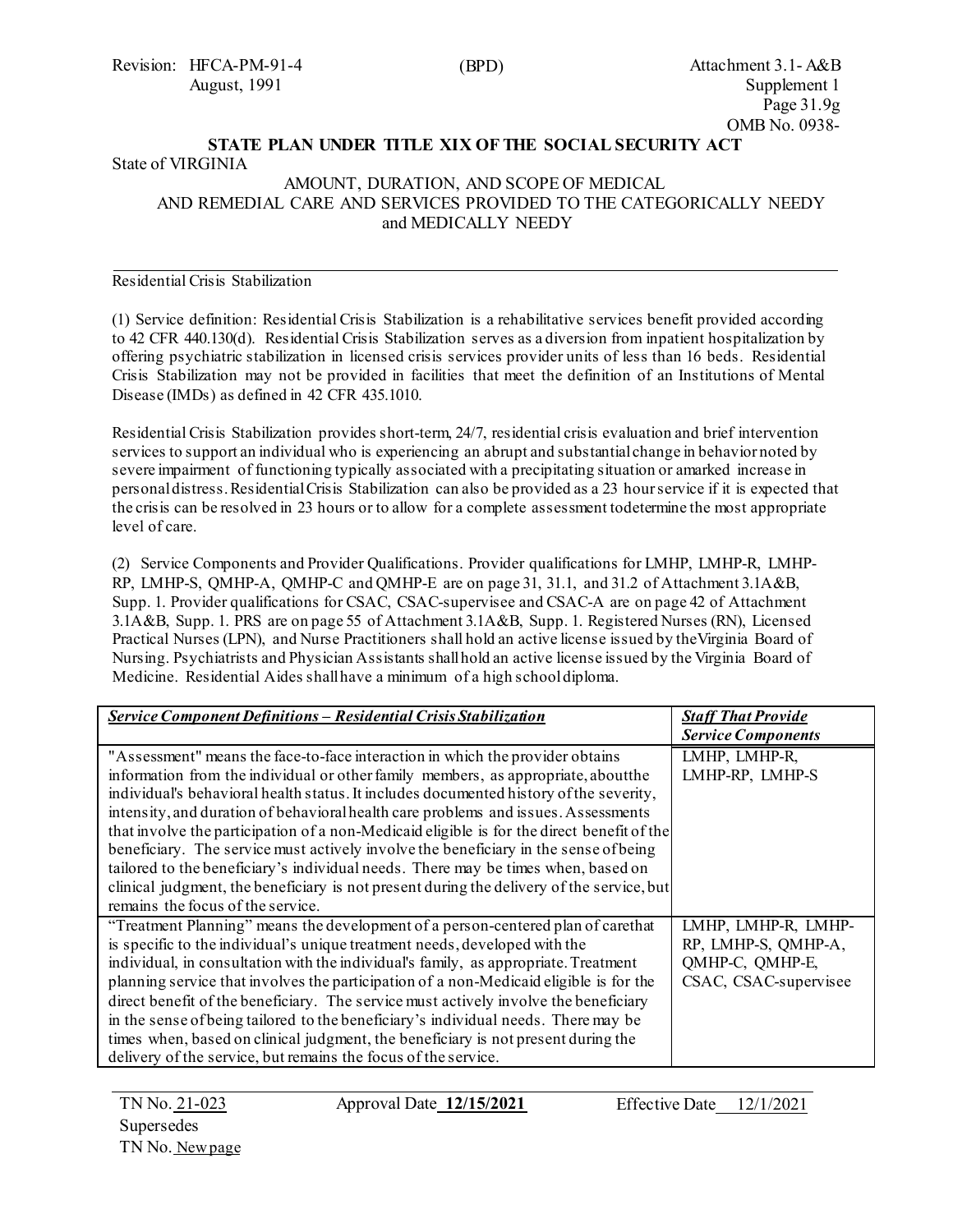# **STATE PLAN UNDER TITLE XIX OF THE SOCIAL SECURITY ACT**

State of VIRGINIA

## AMOUNT, DURATION, AND SCOPE OF MEDICAL AND REMEDIAL CARE AND SERVICES PROVIDED TO THE CATEGORICALLY NEEDY and MEDICALLY NEEDY

| "Psychiatric evaluation" means prescription medication intervention and<br>ongoing care to prevent future crises of a psychiatric nature.                                                                                                                                                                                                                                                                                                                                                                             | Psychiatrist, Physician<br><b>Assistant or Nurse</b><br>Practitioner                                                                                                               |
|-----------------------------------------------------------------------------------------------------------------------------------------------------------------------------------------------------------------------------------------------------------------------------------------------------------------------------------------------------------------------------------------------------------------------------------------------------------------------------------------------------------------------|------------------------------------------------------------------------------------------------------------------------------------------------------------------------------------|
| "Health literacy counseling" means patient counseling on mental health,<br>and, as appropriate, substance use disorder, and associated health risks<br>including administration of medication, monitoring for adverse side<br>effects or results of that medication, counseling on the role of<br>prescription medications and their effects including side effects and the<br>importance of compliance and adherence.                                                                                                | LMHP, LMHP-R,<br>LMHP-RP, LMHP-<br>S, CSAC or CSAC-<br>supervisee. ARN or LPN<br>with at least one year of<br>clinical experience<br>involving medication<br>management            |
| "Skills Restoration" means a service to assist individuals in the restoration of<br>lost skills that are necessary to achieve the goals established in the individual's<br>plan of care. Services include assisting the individual in restoring the following<br>skills: self-management, symptom management, interpersonal, communication,<br>community living, and problem solving skills through modeling, coaching, and<br>cueing.                                                                                | LMHP, LMHP-R,<br>LMHP-RP, LMHP-S,<br>QMHP-A, QMHP-C,<br>QMHP-E, CSAC,<br>CSAC-supervisee or<br>residential aide under the<br>supervision of a<br>minimum of a QMHP-A<br>or QMHP-C. |
| "Individual, family, or group therapy" means the application of principles,<br>standards, and methods of the counseling profession in (i) conducting<br>assessments and diagnoses for the purpose of establishing treatment goals and<br>objectives and (ii) planning, implementing, and evaluating treatment plans using<br>treatment interventions to facilitate human development and to identify and<br>remediate behavioral health disorders and associated distresses that interfere<br>with behavioral health. | LMHP, LMHP-R,<br>LMHP-RP, LMHP-S                                                                                                                                                   |
| "Crisis intervention" means behavioral health care, available 24-hours per day,<br>seven days per week, to provide immediate assistance to individuals<br>experiencing acute behavioral health problems that require immediate<br>intervention to stabilize and prevent harm and higher levels of acuity.                                                                                                                                                                                                             | LMHP, LMHP-R,<br>LMHP-RP, LMHP-S<br>QMHP-A, QMHP-C,<br>QMHP-E, CSAC,<br>CSAC-supervisee,<br>CSAC-A                                                                                 |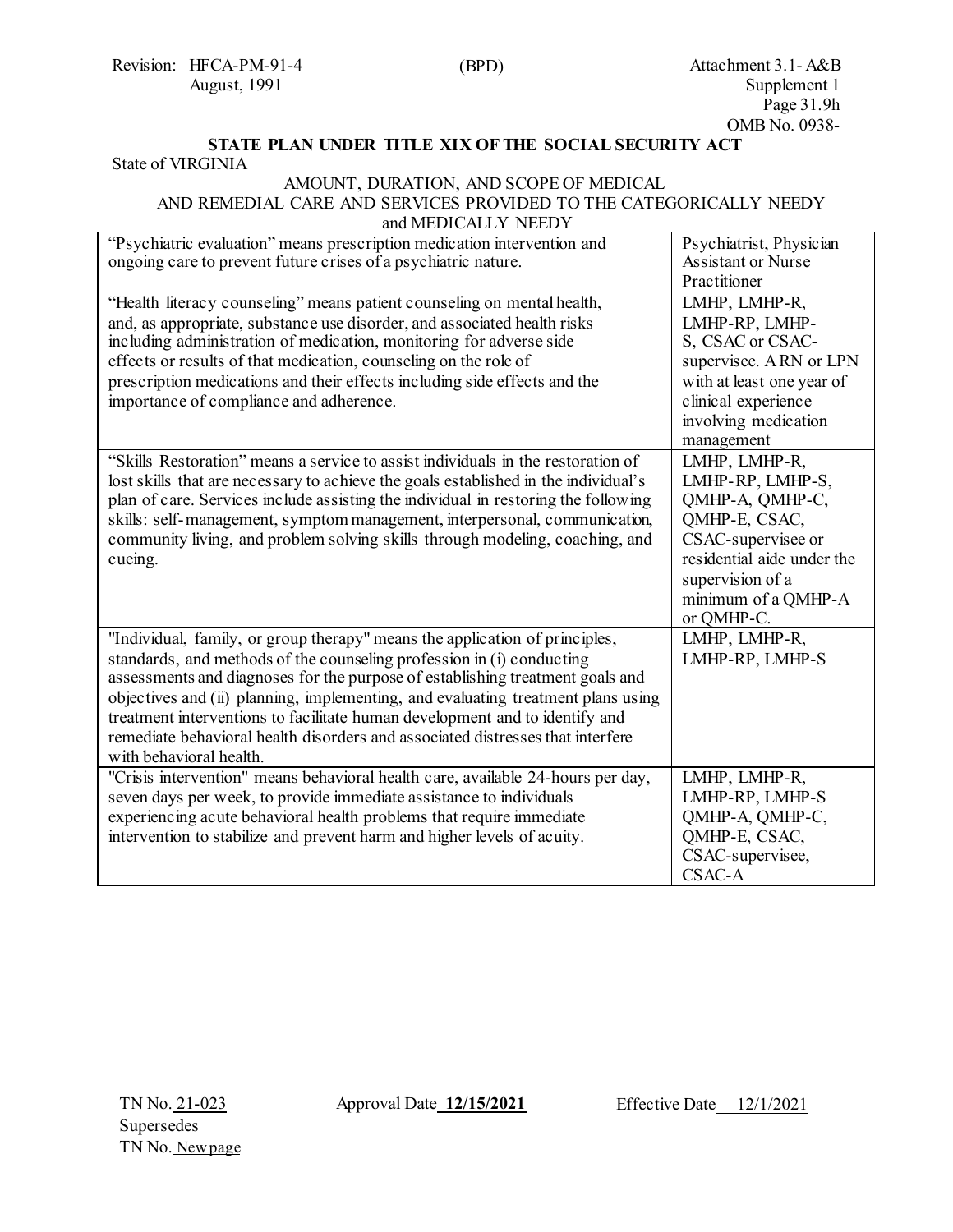# **STATE PLAN UNDER TITLE XIX OF THE SOCIAL SECURITY ACT**

State of VIRGINIA

#### AMOUNT, DURATION, AND SCOPE OF MEDICAL AND REMEDIAL CARE AND SERVICES PROVIDED TO THE CATEGORICALLY NEEDY and MEDICALLY NEEDY

| ang melotonel i Incelo I<br>"Peer Recovery Support Services" means strategies and activities that include | <b>PRS</b>          |
|-----------------------------------------------------------------------------------------------------------|---------------------|
| person centered, strength based planning to promote the development of self-                              |                     |
| advocacy skills; empowering the individual to take a proactive role in the                                |                     |
| development of their plan of care; crisis support; assisting in the use of positive                       |                     |
| self-management techniques, problem-solving skills, coping mechanisms,                                    |                     |
| symptom management and communication strategies identified in the plan of                                 |                     |
| care. Caregivers of individuals under age 21 may also receive family support                              |                     |
| partners as a peer recovery support service when the service is directed                                  |                     |
| exclusively toward the benefit of the individual. Peer recovery support services                          |                     |
| that involve the participation of a non-Medicaid eligible is for the direct benefit                       |                     |
| of the beneficiary. The service must actively involve the beneficiary in the sense                        |                     |
| of being tailored to the beneficiary's individual needs. There may be times                               |                     |
| when, based on clinical judgment, the beneficiary is not present during the                               |                     |
| delivery of the service, but remains the focus of the service."                                           |                     |
| "Care coordination" means locating and coordinating services across multiple                              | LMHP, LMHP-R,       |
| providers to include sharing of information among health care providers, and                              | LMHP-RP, LMHP-S,    |
| others who are involved with an individual's health care, to improve the                                  | QMHP-A, QMHP-C,     |
| restorative care and align service plans.                                                                 | QMHP-E, CSAC,       |
|                                                                                                           | CSAC-supervisee, or |
|                                                                                                           | CSAC-A              |

(3) Limits on amount, duration, and scope. Residential Crisis Stabilization may not be provided in facilities that meet the definition of an Institutions of Mental Disease (IMDs) as defined in 42 CFR 435.1010. Services are available to individuals who meet the medical necessity criteria for the service.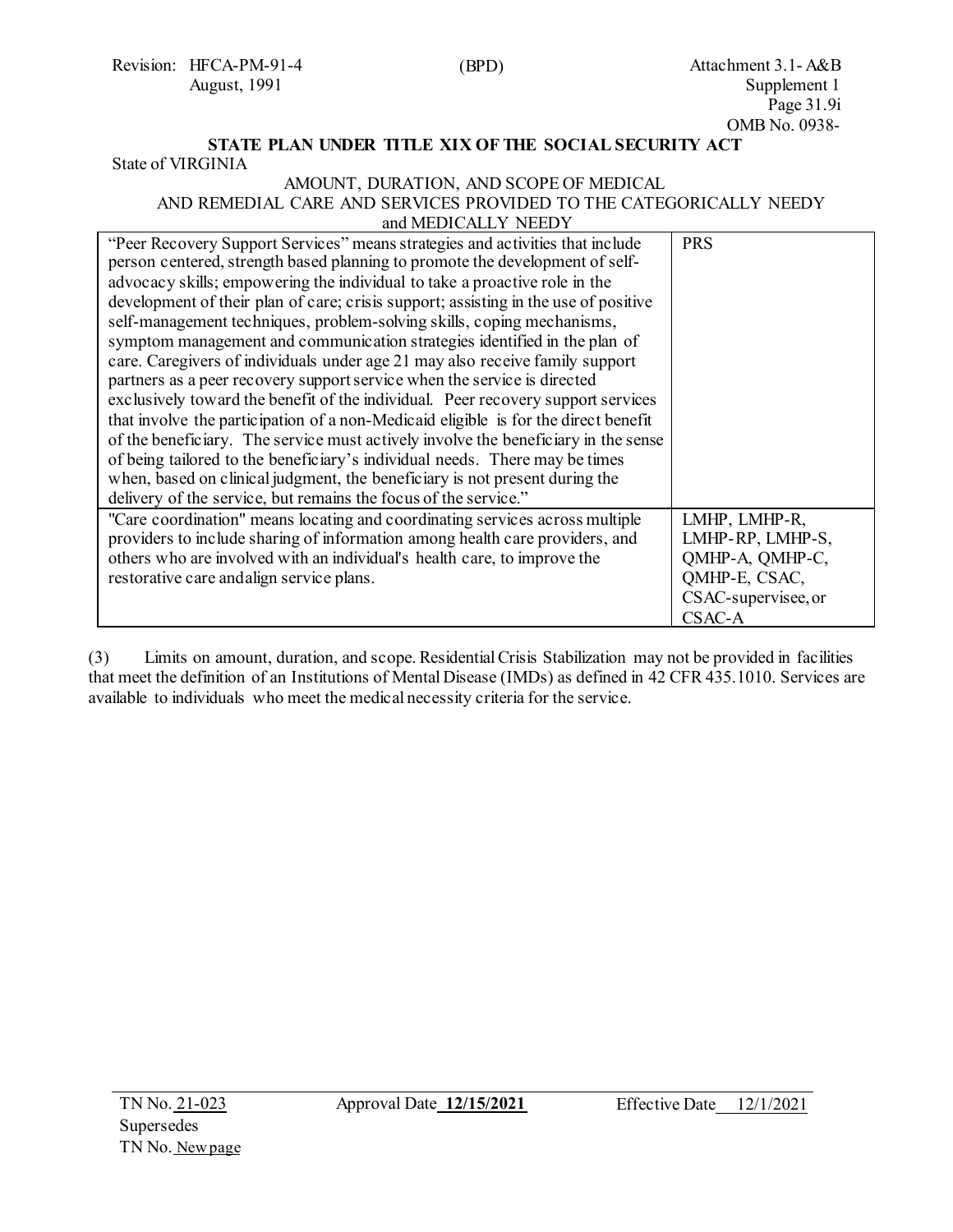#### **STATE PLAN UNDER TITLE XIX OF THE SOCIAL SECURITY ACT** State of VIRGINIA AMOUNT, DURATION, AND SCOPE OF MEDICAL AND REMEDIAL CARE AND SERVICES PROVIDED TO THE CATEGORICALLY NEEDY

#### and MEDICALLY NEEDY

## Multisystemic Therapy

(1) Service Definition: Multi-systemic therapy (MST) is a rehabilitative services benefit provided according to 42 CFR 440.130(d). MST is an intensive, evidence-based treatment provided in home and community settings to youth with significant clinical impairment in disruptive behavior, mood, and/or substance use. This service is available to youth from birth to age 21 based on medical necessity and in accordance with 1905(r) of the Social Security Act.

MST includes an emphasis on engagement with the youth's family, caregivers and natural supports and is delivered in the recovery environment. MST is a short-term and rehabilitative intervention that is used as a step-down and diversion from higher levels of care and seeks to understand and intervene with youth within their network of systems including family, peers, school, and community.

(2) Service Components and Provider Qualifications. Definitions of staff qualifications are provided in Attachment 3.1 A&B, Supplement 1, pages 31 through 31.2. LMHP is defined on page 31. LMHP-R, RP, and S are defined on page 31.1. QMHP-C and QMHP-E are defined on page 31.2. CSAC and CSAC-supervisee are defined on page 42 of Attachment 3.1A&B, Supp. 1. MST Professionals include LMHPs, LMHP-RPs, LMHP-Rs, LMHP-Ss, CSACs, CSAC-supervisees, QMHP-Cs and QMHP-Es who work with a team contracted with MST Services, LLC to provide MST Services. CSACs, CSAC-supervisees, QMHP-Cs and QMHP-Es may only provide services in settings in accordance with state law.

| <b>Service Component Definitions - Multisystemic Therapy</b>                         | <b>Staff That Provide</b> |
|--------------------------------------------------------------------------------------|---------------------------|
|                                                                                      | <b>Service Components</b> |
| "Assessment" means the face-to-face interaction in which the provider obtains        | LMHP, LMHP-R,             |
| information from the youth, and parent, guardian, or other family members, as        | LMHP-RP or LMHP-S         |
| appropriate, about the youth's behavioral health status and behaviors. It includes   |                           |
| documented history of the severity, intensity, and duration of behavioral health     |                           |
| problems and behavioral and emotional issues.                                        |                           |
| "Therapeutic Interventions" means evidence based, individualized or family           | <b>MST</b> Professional   |
| focused interventions designed to decrease symptoms of the behavioral health         |                           |
| diagnosis, reduce maladaptive behaviors and increase pro-social behaviors at         |                           |
| home and across the multiple interconnected systems (includes family, extended       |                           |
| family, peers, neighbors, and other community members relative to the youth).        |                           |
| All family interventions are for the direct benefit of the individual, in accordance |                           |
| with the individual's needs and treatment goals identified in the plan of care.      |                           |
| "Crisis intervention" means behavioral health care, available 24-hours per day,      | <b>MST</b> Professional   |
| seven days per week, to provide immediate assistance to individuals                  |                           |
| experiencing acute behavioral health problems that require immediate                 |                           |
| intervention to stabilize and prevent harm and higher level of acuity.               |                           |

TN No. 21-023 TN No. 21-023<br>Supersedes ApprovalDate 12/15/2021<br>Supersedes Effective Date 12/1/2021 TN No. Newpage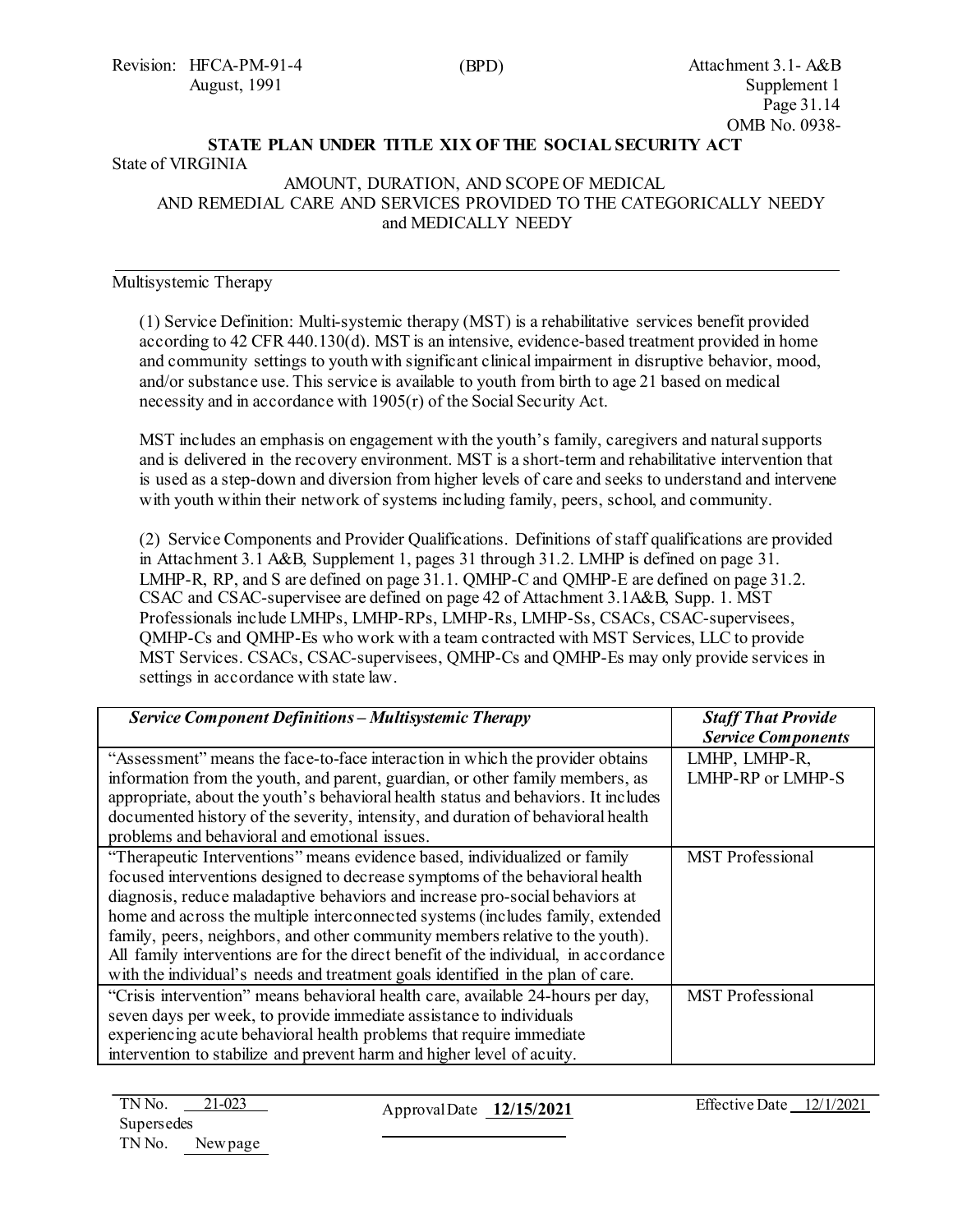# **STATE PLAN UNDER TITLE XIX OF THE SOCIAL SECURITY ACT**

State of VIRGINIA

## AMOUNT, DURATION, AND SCOPE OF MEDICAL AND REMEDIAL CARE AND SERVICES PROVIDED TO THE CATEGORICALLY NEEDY and MEDICALLY NEEDY

| "Care Coordination" means locating and coordinating services across multiple    | <b>MST</b> Professional |
|---------------------------------------------------------------------------------|-------------------------|
| providers to include collaborating and sharing of information among health care |                         |
| providers, and others who are involved with an individual's health care, to     |                         |
| improve the restorative care and align service plans.                           |                         |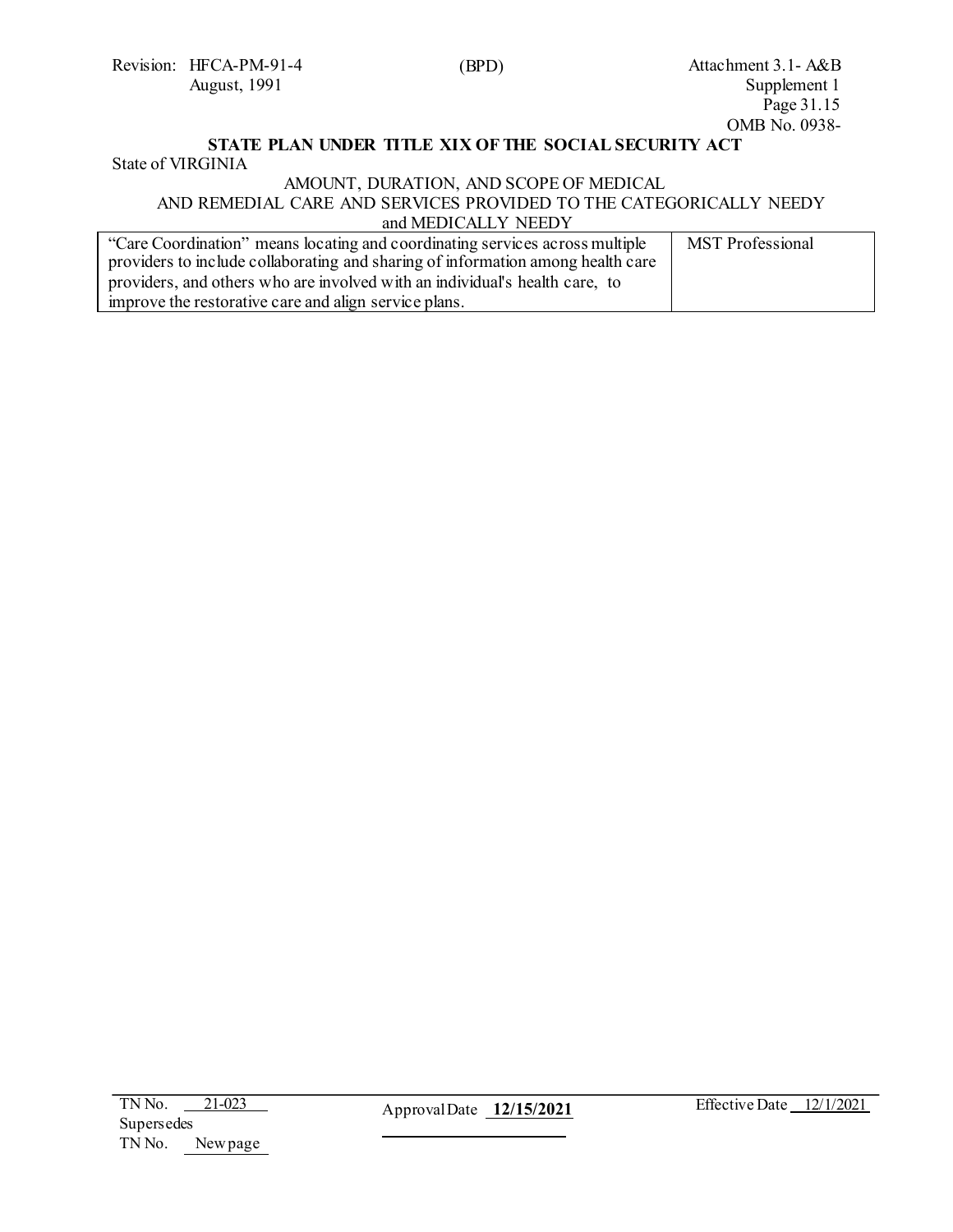# **STATE PLAN UNDER TITLE XIX OF THE SOCIAL SECURITY ACT** State of VIRGINIA AMOUNT, DURATION, AND SCOPE OF MEDICAL

# AND REMEDIAL CARE AND SERVICES PROVIDED TO THE CATEGORICALLY NEEDY and MEDICALLY NEEDY

# Functional Family Therapy

(1) Service Definition: Functional Family Therapy (FFT) is a rehabilitative services benefit provided according to 42 CFR 440.130(d). FFT is a short-term, evidence-based treatment program for at-risk youth who have been referred for behavioral or emotional problems including co-occurring substance use disorders by thejuvenile justice, behavioral health, school or child welfare systems. This service is available to youth from birth to age 21 based on medical necessity and in accordance with 1905(r) of the Social Security Act. FFT services will not be provided to inmates residing in public institutions.

(2) Service Components and Provider Qualifications. Definitions of staff qualifications are provided in Attachment 3.1 A&B, Supplement 1, pages 31 through 31.2. LMHP is defined on page 31. LMHP-R, RP, and S are defined on page 31.1. QMHP-C and QMHP-E are defined on page 31.2. CSAC and CSAC-supervisee are defined on page 42 of Attachment 3.1A&B, Supp. 1. FFT Professionals include LMHPs, LMHP-RPs, LMHP-Rs, LMHP-Ss, CSACs, CSAC-supervisees, QMHP-Cs and QMHP-Es who work as part of a team with an active FFT site certification from FFT, LLC. CSACs, CSAC-supervisees, QMHP-Cs and QMHP-Es may only provide services in settings in accordance with state law.

| <b>Service Component Definitions - Functional Family Therapy</b>                     | <b>Staff That Provide</b> |
|--------------------------------------------------------------------------------------|---------------------------|
|                                                                                      | <b>Service Components</b> |
| "Assessment" means the face-to-face interaction in which the provider obtains        | LMHP, LMHP-R, LMHP-       |
| information from the youth, and parent, guardian, or other family members, as        | RP, LMHP-S                |
| appropriate, about the youth's behavioral health status and behaviors. It includes   |                           |
| documented history of the severity, intensity, and duration of behavioral health     |                           |
| problems and behavioral and emotional issues.                                        |                           |
| "Therapeutic Interventions" means evidence based, individualized or family           | FFT Professional          |
| focused interventions designed to decrease symptoms of the behavioral health         |                           |
| diagnosis, reduce maladaptive behaviors and increase pro-social behaviors at         |                           |
| home and across the multiple interconnected systems (includes family, extended       |                           |
| family, peers, neighbors, and other community members relative to the youth).        |                           |
| All family interventions are for the direct benefit of the individual, in accordance |                           |
| with the individual's needs and treatment goals identified in the plan of care.      |                           |
| "Crisis intervention" means behavioral health care, available 24-hours per day,      | FFT Professional          |
| seven days per week, to provide immediate assistance to individuals                  |                           |
| experiencing acute behavioral health problems that require immediate                 |                           |
| intervention to stabilize and prevent harm and higher level of acuity.               |                           |
| "Care coordination" means locating and coordinating services across multiple         | FFT Professional          |
| providers to include collaborating and sharing of information among health care      |                           |
| providers, and others who are involved with an individual's health care, to          |                           |
| improve the restorative care and align service plans.                                |                           |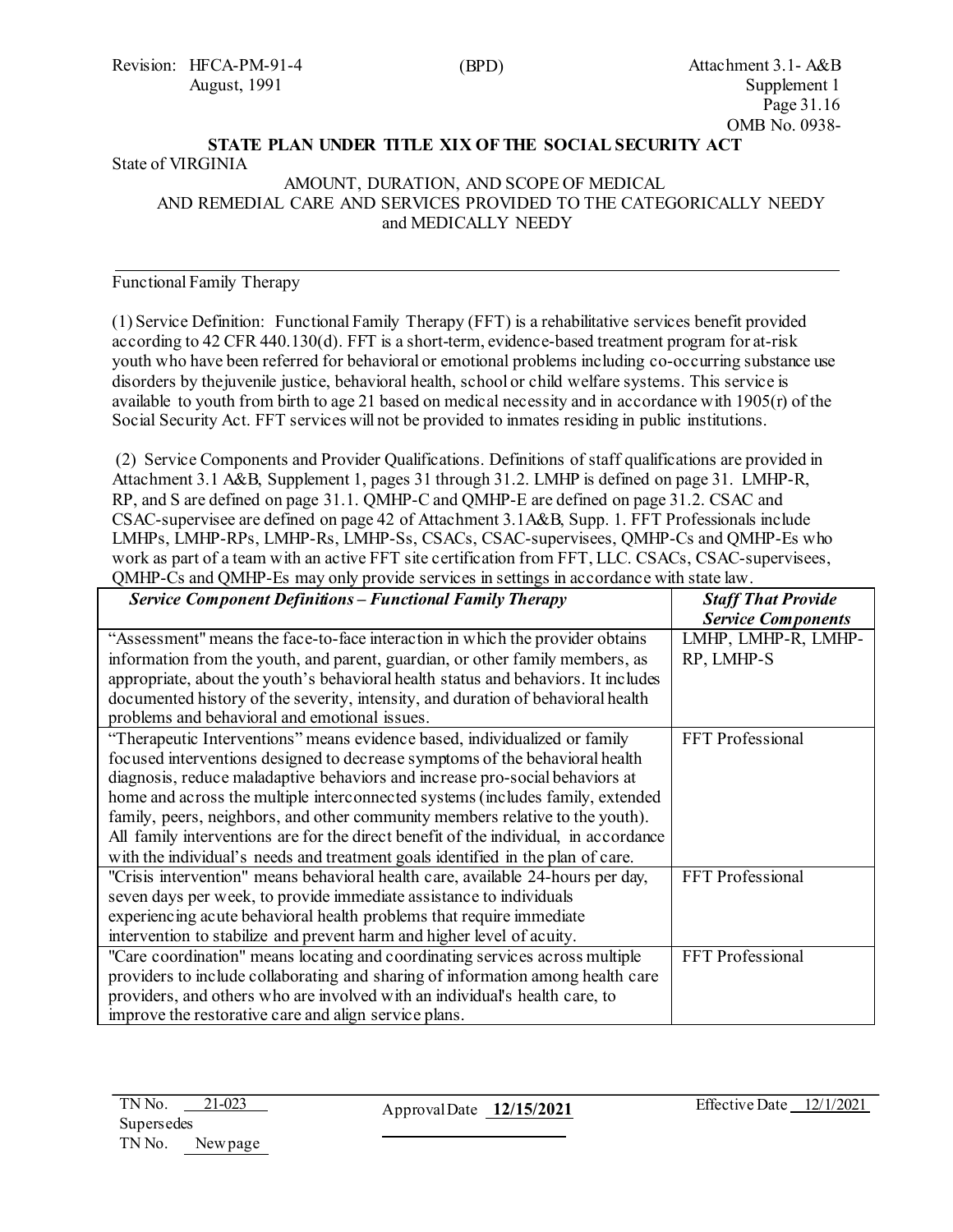# **STATE PLAN UNDER TITLE XIX OF THE SOCIAL SECURITY ACT** State of VIRGINIA AMOUNT, DURATION, AND SCOPE OF MEDICAL AND REMEDIAL CARE AND SERVICES PROVIDED TO THE CATEGORICALLY NEEDY and MEDICALLY NEEDY

(3) Limits on amount, duration, or scope:

a. The FFT provider must hold a license from the Department of Behavioral Health and Developmental Services and they must maintain any required program certifications with FFT, LLC. Providers of FFT must meet the specific training and supervision requirements of the program as required by FFT, LLC.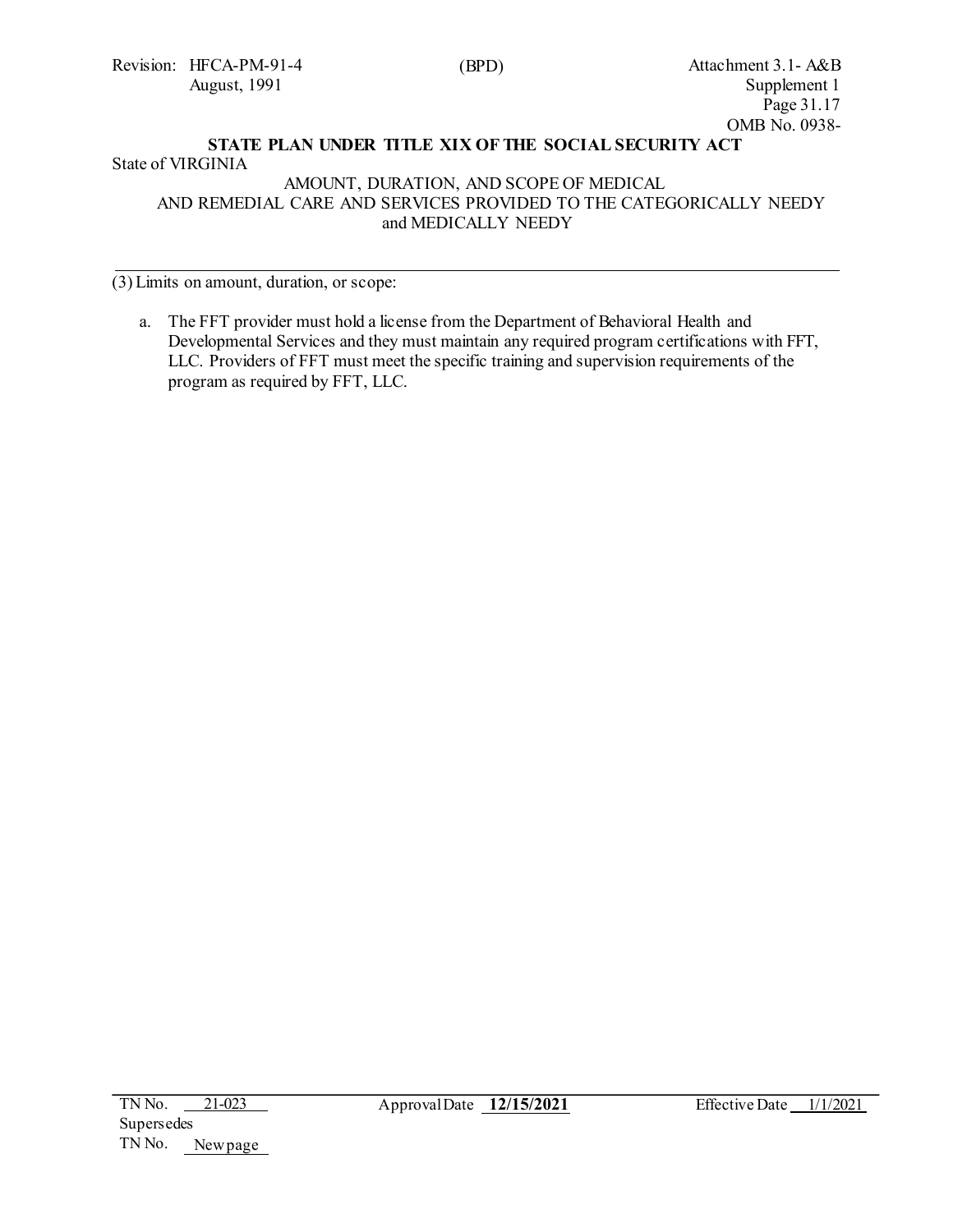# **STATE PLAN UNDER TITLE XIX OF THE SOCIAL SECURITY ACT** State of VIRGINIA

## AMOUNT, DURATION, AND SCOPE OF MEDICAL AND REMEDIAL CARE AND SERVICES PROVIDED TOTHE CATEGORICALLY NEEDY and MEDICALLY NEEDY

N. Autism spectrum disorder (ASD) services, including applied behavior analysis (ABA) provided under EPSDT.

Service Definition: ASD services including ABA are a preventative services benefit provided according to 42 CFR 440.130(c). These services are covered for individuals younger than 21 years of age under EPSDT. ASD services including ABA include the design, implementation, and evaluation of environmental modifications using behavioral stimuli and consequences, to produce socially significant improvement in human behavior, including the use of direct observation, measurement, and functional analysis of the relationship between environment and behavior. ASD services including ABA address deficient adaptive behaviors (e.g., instruction following, verbal and nonverbal communication, self-care, personal safety skills) or maladaptive behaviors (e.g., repetitive and stereotypic behaviors; behaviors that risk physical harm to the patient, others, and/or property) by identifying the deficient behaviors and engaging in treatment in individual, family, and group settings. Family adaptive behavior treatment is provided for the direct benefit of the beneficiary and may be provided with or without the beneficiary present. Family adaptive behavior treatment service that involves the participation of a non-Medicaid eligible is for the direct benefit of the beneficiary. The service must actively involve the beneficiary in the sense of being tailored to the beneficiary's individual needs. There may be times when, based on clinical judgment, the beneficiary is not present during the delivery of the service, but remains the focus of the service."

Provider qualifications: These services shall be provided by licensed healthcare professionals and staff under the supervision of a licensed healthcare professional in accordance with state law. Providers of Applied Behavior Analysis may include any of the following: LMHP, LMHP-S, LMHP-R, LMHP-RP (all of which are defined in 3.1A&B, pages 31 and 31.1) LABA, or RBTs (defined below).

"Licensed Assistant Behavioral Analyst" or "LABA" means a Board Certified Assistant Behavior Analyst licensed by the Virginia Board of Medicine in accordance with state law.

"Registered behavior technician" or "RBT" means a paraprofessional certified by the Behavior Analyst Certification Board.

Assessment and Family Adaptive Behavior Treatment must be provided by a LMHP. LABAs, LMHP-Rs, LMHP-RPs and LMHP-Ss may assist with these activities in accordance with state law

Limits:

1. ASD services including ABA shall be covered for individuals younger than 21 years of age when determined by DMAS or its contractor to be medically necessary to correct or ameliorate significant impairments in major life activities that have resulted from either developmental, behavioral, or mental disabilities.

2. Service authorization shall be required for these services. (Service authorization is not required for assessment.)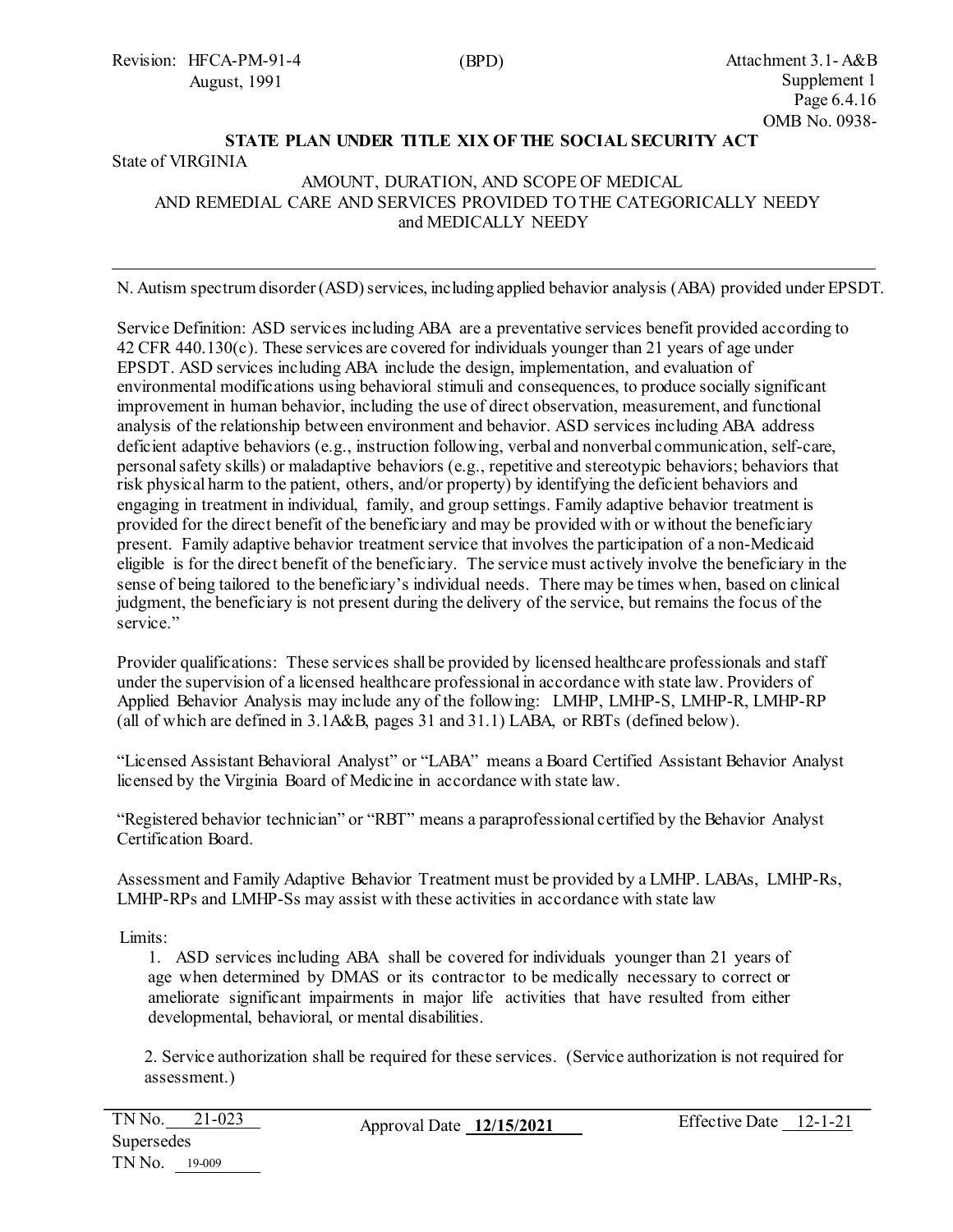# **STATE PLAN UNDER TITLE XIX OF THE SOCIAL SECURITY ACT** State of VIRGINIA

AMOUNT, DURATION, AND SCOPE OF MEDICAL AND REMEDIAL CARE AND SERVICES PROVIDED TOTHE CATEGORICALLY NEEDY and MEDICALLY NEEDY

# THIS PAGE IS INTENTIONALLY LEFT BLANK.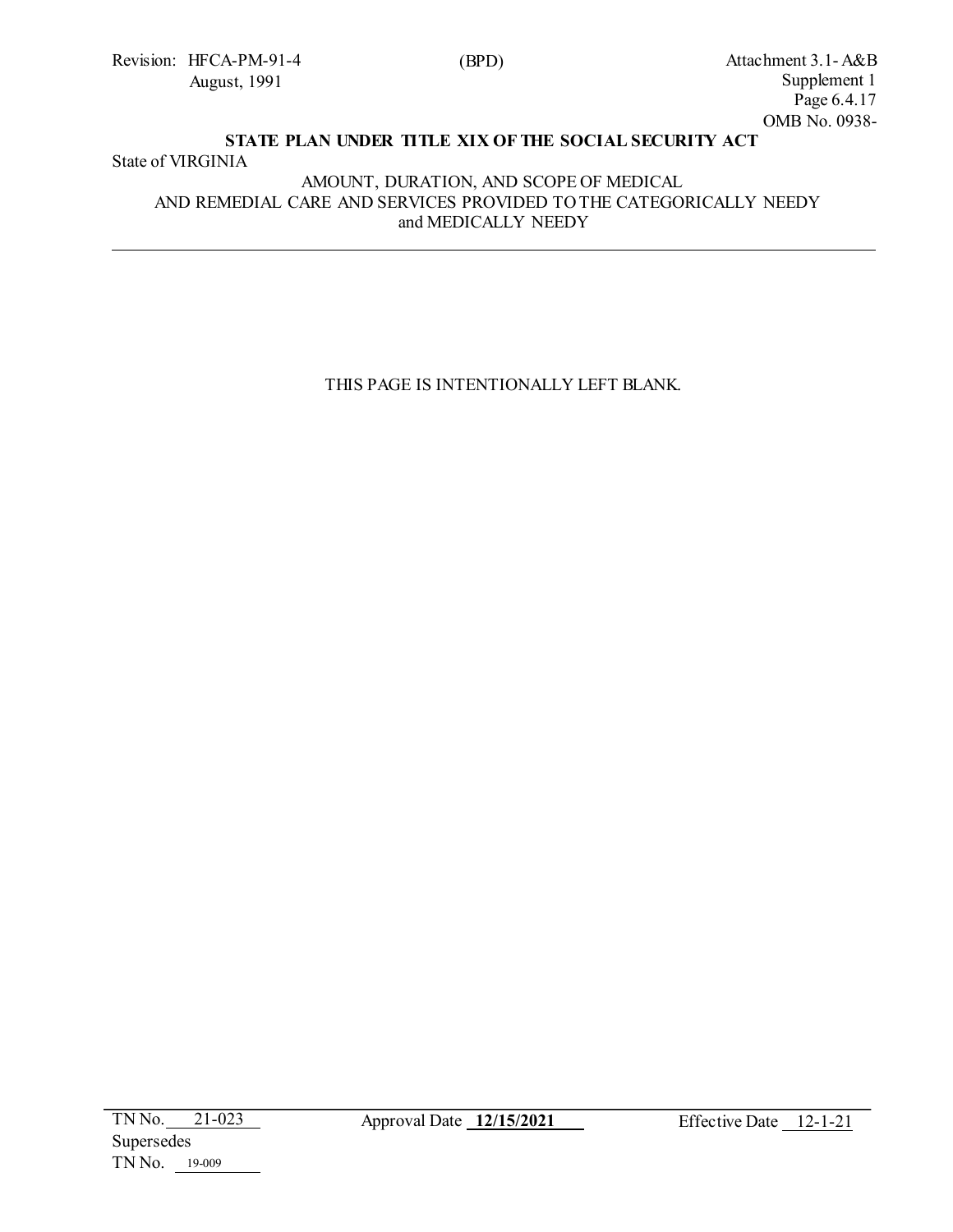# **STATE PLAN UNDER TITLE XIX OF THE SOCIAL SECURITY ACT** State of VIRGINIA

# AMOUNT, DURATION, AND SCOPE OF MEDICAL AND REMEDIAL CARE AND SERVICES PROVIDED TOTHE CATEGORICALLY NEEDY and MEDICALLY NEEDY

# THIS PAGE IS INTENTIONALLY LEFT BLANK.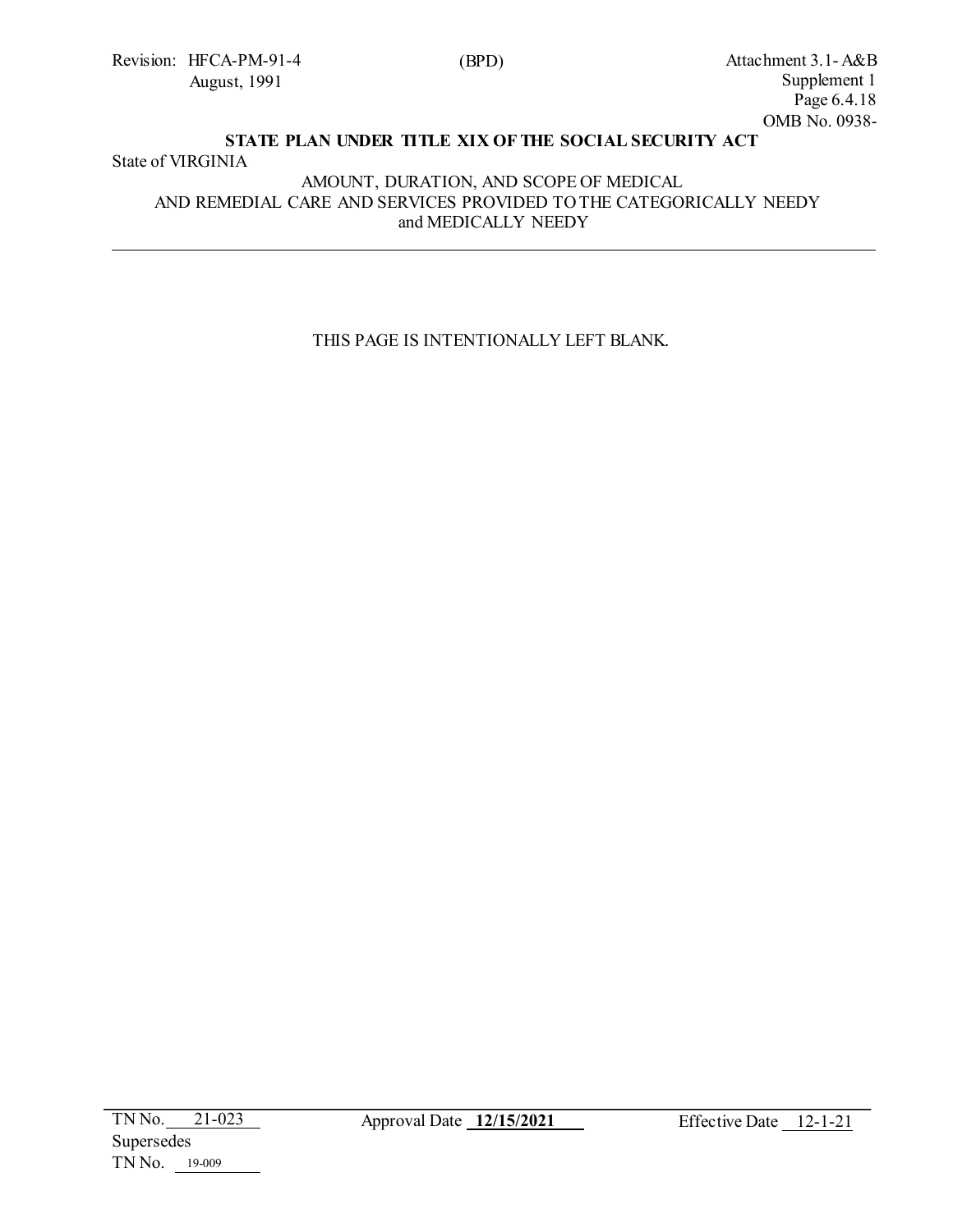### **STATE PLAN UNDER TITLE XIX OF THE SOCIAL SECURITY ACT** State of VIRGINIA METHODS AND STANDARDS FOR ESTABLISHING PAYMENT RATE - OTHER TYPES OF CARE

d-1. Mental Health Intensive Outpatient services are reimbursed based on a per-diem unit that accounts for the wages, employee costs, and other allowable costs associated with providing this service. The rate for this service does not include costs related to room and board or other unallowable facility costs. Except as otherwise noted in the plan, state-developed fee schedule rates are the same for both governmental and private providers. The Agency's fee schedule rate was set as of July 1, 2021, and is effective for services on or after that date. All rates are published on the agency's website at <https://www.dmas.virginia.gov/for-providers/procedure-fee-files-cpt-codes/> - go to the header for HCPC Codes and look for this service.

d-2. Residential Crisis Stabilization is reimbursed based on a per-diem unit. The rate for this service does not include costs related to room and board or other unallowable facility costs. Except as otherwise noted in the plan, state-developed fee schedule rates are the same for both governmental and private providers. The Agency's fee schedule rate was set as of December 1, 2021 and is effective for services on or after that date. All rates are published on the agency's website at <https://www.dmas.virginia.gov/for-providers/procedure-fee-files-cpt-codes/> - go to the header for HCPC Codes and look for this service.

d-3. 23-Hour Residential Crisis Stabilization is a form of Residential Crisis Stabilization that is provided as a 23-hour service and is reimbursed on a per-diem unit. The rate for this service does not include costs related to room and board or other unallowable facility costs. Except as otherwise noted in the plan, state-developed fee schedule rates are the same for both governmental and private providers. The Agency's fee schedule rate was set as of December 1, 2021 and is effective for services on or after that date. All rates are published on the agency's website a[t https://www.dmas.virginia.gov/for](https://www.dmas.virginia.gov/for-providers/procedure-fee-files-cpt-codes/)[providers/procedure-fee-files-cpt-codes/](https://www.dmas.virginia.gov/for-providers/procedure-fee-files-cpt-codes/) - go to the header for HCPC Codes and look for this service.

d-4. Multisystemic Therapy is reimbursed based on a 15-minute unit of service. Except as otherwise noted in the plan, state-developed fee schedule rates are the same for both governmental and private providers. The Agency's fee schedule rate was set as of December 1, 2021, and is effective for services on or after that date. All rates are published on the agency's website at <https://www.dmas.virginia.gov/for-providers/procedure-fee-files-cpt-codes/> - go to the header for HCPC Codes and look for this service.

d-5. Functional Family Therapy is reimbursed based on a 15-minute unit of service. Except as otherwise noted in the plan, state-developed fee schedule rates are the same for both governmental and private providers. The Agency's fee schedule rate was set as of December 1, 2021, and is effective for services on or after that date. All rates are published on the agency's website at <https://www.dmas.virginia.gov/for-providers/procedure-fee-files-cpt-codes/> - go to the header for HCPC Codes and look for this service.

Approval Date **12/15/2021** Effective Date 12/1/2021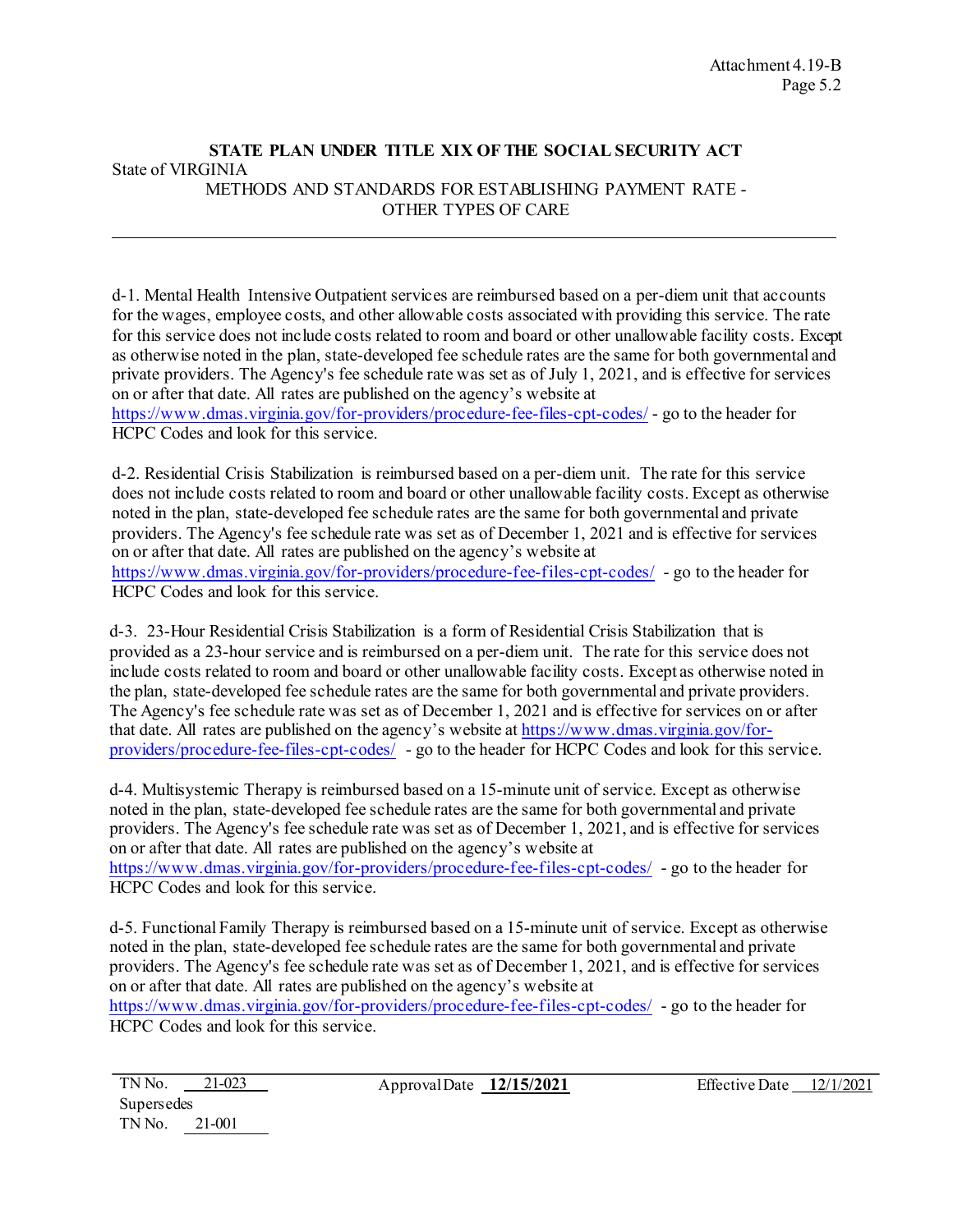# **STATE PLAN UNDER TITLE XIX OF THE SOCIAL SECURITY ACT** State of VIRGINIA METHODS AND STANDARDS FOR ESTABLISHING PAYMENT RATE - OTHER TYPES OF CARE

- e. Mental Health Partial Hospitalization Program services are reimbursed based on a per diem unit that accounts for the wages, employee costs, and other allowable costs associated with providing this service.The rate for this service does not include costs related to room and board or other unallowable facility costs. Except as otherwise noted in the plan, state-developed fee schedule rates are the same for both governmental and private providers. The Agency's fee schedule rate was set as of July 1, 2021, and is effective for services on or after that date. All rates are published on the agency's website at [https://www.dmas.virginia.gov/for-providers/procedure-fee](https://www.dmas.virginia.gov/for-providers/procedure-fee-files-cpt-codes/)[files-cpt-codes/](https://www.dmas.virginia.gov/for-providers/procedure-fee-files-cpt-codes/) - go to the header for HCPC Codes and look for this service.
- f. Psychosocial Rehabilitation is reimbursed based on the following units of service: One unit  $= 2$  to 3.99 hours per day; Two units = 4 to 6.99 hours per day; Three units =  $7 +$  hours per day. The rates account for the wages, employee costs, and other allowable costs associated with providing this service. The Agency's rates were set as of July 1, 2011, and are effective for services on or after that date. All rates arepublished on the agency's website at [https://www.dmas.virginia.gov/for-providers/procedure-fee-files-cpt-codes/ -](https://www.dmas.virginia.gov/for-providers/procedure-fee-files-cpt-codes/%20-) go to the header for HCPC Codes and look for this service.
- g. Mobile Crisis Response is reimbursed based on a 15-minute unit of service. The rates accountfor thewages, employee costs, and other allowable costs associated with providing this service. Except as otherwise noted in the plan, state-developed fee schedule rates are the same for both governmental and private providers. The Agency's fee schedule rate was set as of December 1, 2021, and is effective for services on or after that date. All rates are published on the agency's website at [https://www.dmas.virginia.gov/for-providers/procedure](https://www.dmas.virginia.gov/for-providers/procedure-fee-files-cpt-codes/)[fee-files-cpt-codes/](https://www.dmas.virginia.gov/for-providers/procedure-fee-files-cpt-codes/) - go to the header for HCPC Codes and look for this service.
- h. Assertive Community Treatment is reimbursed on a daily unit of service that accounts for the wages, employee costs, and other allowable costs associated with providing this service. The Agency's rates were set as of July 1, 2021, and are effective for services on or afterthat date. All rates are published on the agency's website at [https://www.dmas.virginia.gov/for-providers/procedure-fee-files-cpt-codes/](https://www.dmas.virginia.gov/for-providers/procedure-fee-files-cpt-codes/%20-) - go to the header for HCPC Codes and look for this service.
- i. Community Stabilization is reimbursed on a 15 minute unit of service that accounts for the wages, employee costs, and other allowable costs associated with providing this service. Except as otherwise noted in the plan, state-developed fee schedule rates are the same for both governmental and private providers. The Agency's fee schedule rate was set as of December 1, 2021, and is effective for services onor after that date. All rates are published on the agency's website at [https://www.dmas.virginia.gov/for-providers/procedure-fee](https://www.dmas.virginia.gov/for-providers/procedure-fee-files-cpt-codes/)[files-cpt-codes/](https://www.dmas.virginia.gov/for-providers/procedure-fee-files-cpt-codes/) - go to the header for HCPC Codes and look for this service.
- j. Independent Living and Recovery Services (previously called Mental Health Skill-Building Services) are reimbursed based on the following units of service: One unit is 1 to 2.99 hours per day, two units is 3 to 4.99 hours per day. The rates accountfor the wages, employee costs, and other allowable costs associated with providing this service The Agency's rates were set as of July 1, 2011 and are effective for services on or after that date. All rates are published on the agency's website at <https://www.dmas.virginia.gov/for-providers/procedure-fee-files-cpt-codes/> - go to the header for HCPC Codes and look for this service.

| TN <sub>N</sub> o.<br>21-023 | ApprovalDate 12/15/2021 | 12/1/2021<br>Effective Date |
|------------------------------|-------------------------|-----------------------------|
| Supersedes                   |                         |                             |
| 21-001<br>TN <sub>N</sub> o. |                         |                             |